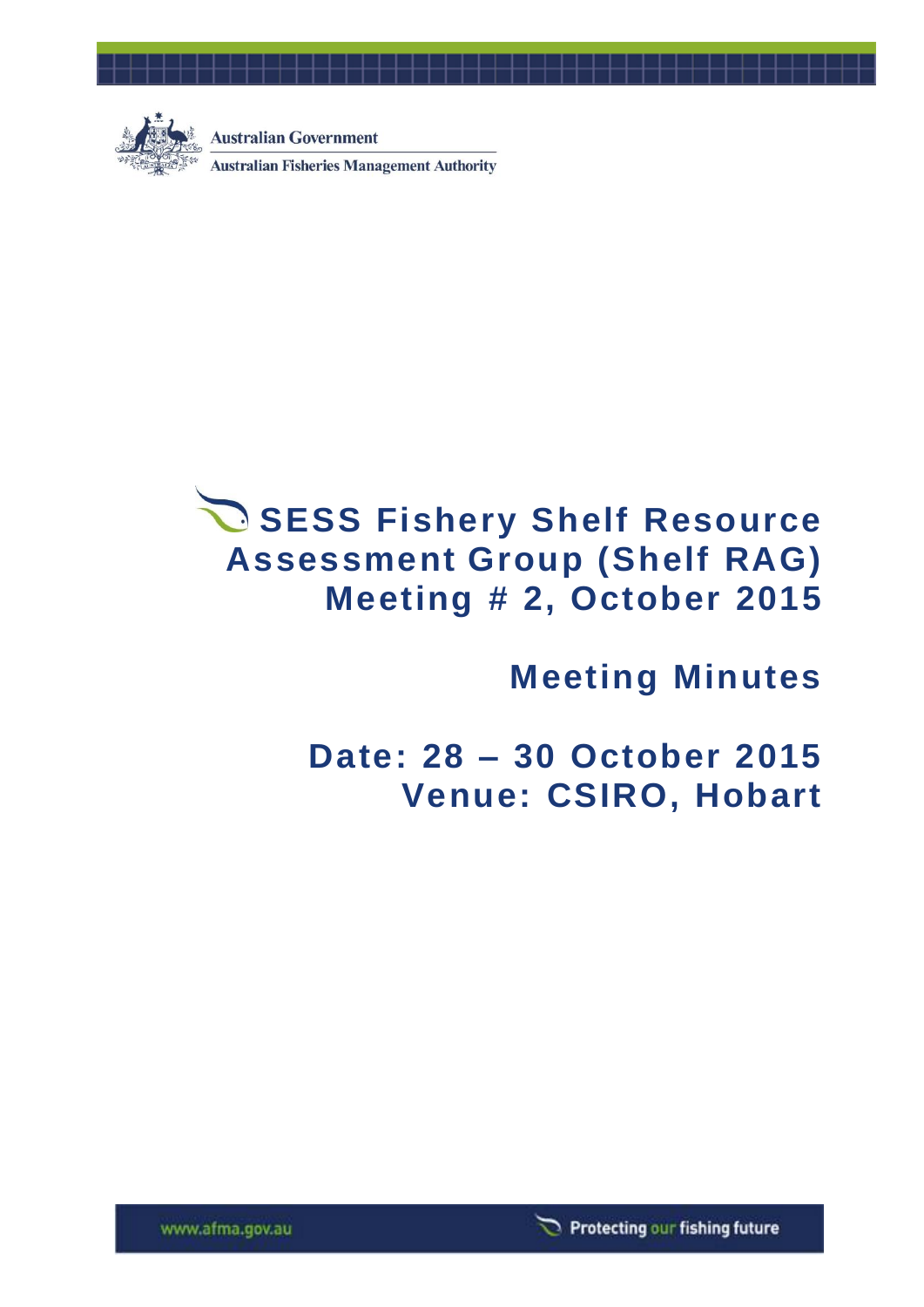#### **Attendance**

| <b>Name members</b>         | Membership (type i.e. chair etc.)                            |  |  |
|-----------------------------|--------------------------------------------------------------|--|--|
| Mr Sandy Morison            | Chair                                                        |  |  |
| <b>Mr Robert Curtotti</b>   | ABARES economic member                                       |  |  |
| Dr Marcus Finn              | Member, AFMA trawl fisheries manager                         |  |  |
| Dr Geoff Tuck               | Scientific member, CSIRO                                     |  |  |
| Mr Tom Bibby                | Member, industry                                             |  |  |
| Mr Malcolm Poole            | Member, recreational                                         |  |  |
| Mr Simon Boag               | Member, SETFIA CEO, industry (from 10:30<br>am<br>Wednesday) |  |  |
| Mr Ross Bromley             | AFMA, RAG EO                                                 |  |  |
| <b>Invited participants</b> |                                                              |  |  |
| Mr Lee Georgeson            | Invited participant, ABARES                                  |  |  |
| Dr Simon Nicol              | Invited participant, ABARES                                  |  |  |
| <b>Observers</b>            |                                                              |  |  |
| Mr David Power              | A/g Senior Manager, AFMA                                     |  |  |
| Dr Malcolm Haddon           | Assessment scientist, CSIRO                                  |  |  |
| Dr Jemery Day               | Assessment scientist, CSIRO                                  |  |  |
| Dr Richard Little           | Assessment scientist, CSIRO                                  |  |  |
| Dr Judy Upston              | Assessment scientist, CSIRO                                  |  |  |
| Dr Kevin Rowling            | Observer                                                     |  |  |
| Mr Daniel Johnson           | <b>NSW DPI</b>                                               |  |  |
| <b>Apologies</b>            |                                                              |  |  |
| Dr Ian Knuckey              | Scientific member, Fishwell Consulting                       |  |  |
| Mr Tony Lavalle             | Member, industry                                             |  |  |
| <b>Mr Robert Curtotti</b>   | ABARES, economics member                                     |  |  |

### **Minutes**

# **Tuesday 27 October, 2015**

### **1. Preliminary**

# **1.1 Welcome and introduction and apologies**

1. The Chair opened the meeting at 9:00 and welcomed members and other participants.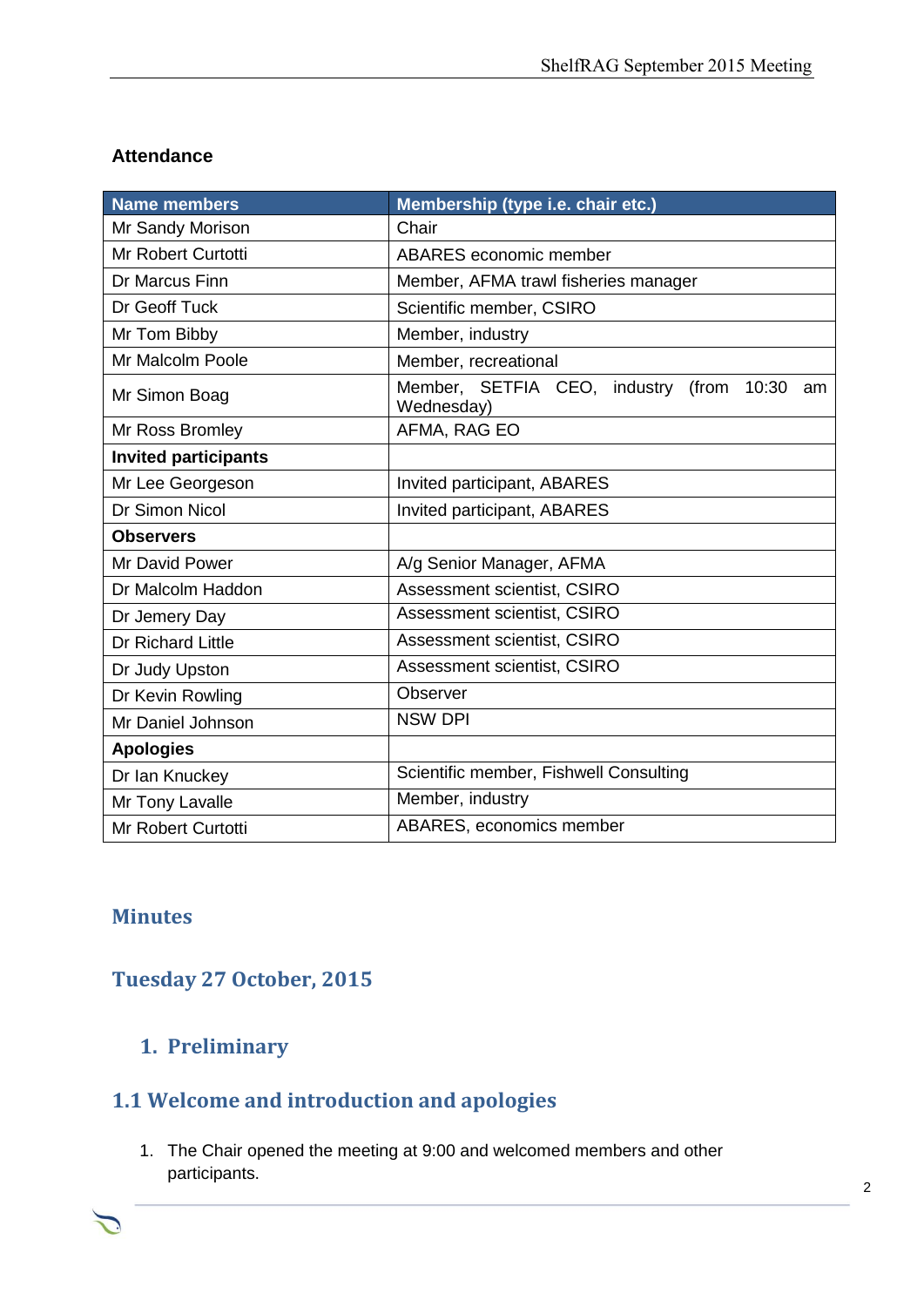2. The RAG noted apologies from Dr Ian Knuckey, Mr Simon Boag (present from Wednesday morning), Mr Robert Curtotti and Mr Tony Lavelle.

### **1.2 Declarations of interest**

- 3. The RAG followed the conflict of interest declarations as outlined in the revised Fisheries Administration Paper 12 (FAP12). A list of the full conflicts of interest declarations made by ShelfRAG members and other participants is provided in Attachment 2.
- 4. Mr Bibby (SFR owner) and Mr Poole (recreational fishing member) declared interests in the outcomes of RBC discussions. Mr Bibby and Mr Poole left the room in turn while the RAG considered their declared conflict of interests. The RAG agreed that Mr Bibby's and Mr Poole's expertise in the fishery warranted them being allowed to participate in the meeting however they may be asked to leave the room when RBC's are being decided.

### **1.3 Confirmation of minutes from September 2015 meeting**

5. The RAG confirmed the September 2015 SlopeRAG meeting minutes subject to some minor amendments.

### **1.4 Adoption of agenda**

6. The RAG adopted the draft agenda (**Attachment 1**) following an amendment to Item 8. Change to "Review of research needs and an update from ComFRAB"

### **1.4 Action items from SESSFRAG and previous ShelfRAG meetings.**

- 7. RAG members reported on outcomes arising from action items from the 2014 ShelfRAG meeting. A list of outcomes is provided in **Attachment 3**.
- 8. Mr Poole referred the RAG to the paper mentioned by Dr Knuckey at the last ShelfRAG meeting; 'Knuckey and Ashby, Effects of Trawling Subprogram: Maximizing yields and reducing discards in the South East Trawl Fishery through gear development and evaluation'. Mr Poole asked if the RAG was going to make any recommendations on the options in the paper to reduce fishing mortality of small redfish, noting that a rebuilding strategy was currently being drafted. The RAG agreed that the paper had explored some options however a discussion on costs and benefits was best held by SEMAC and AFMA.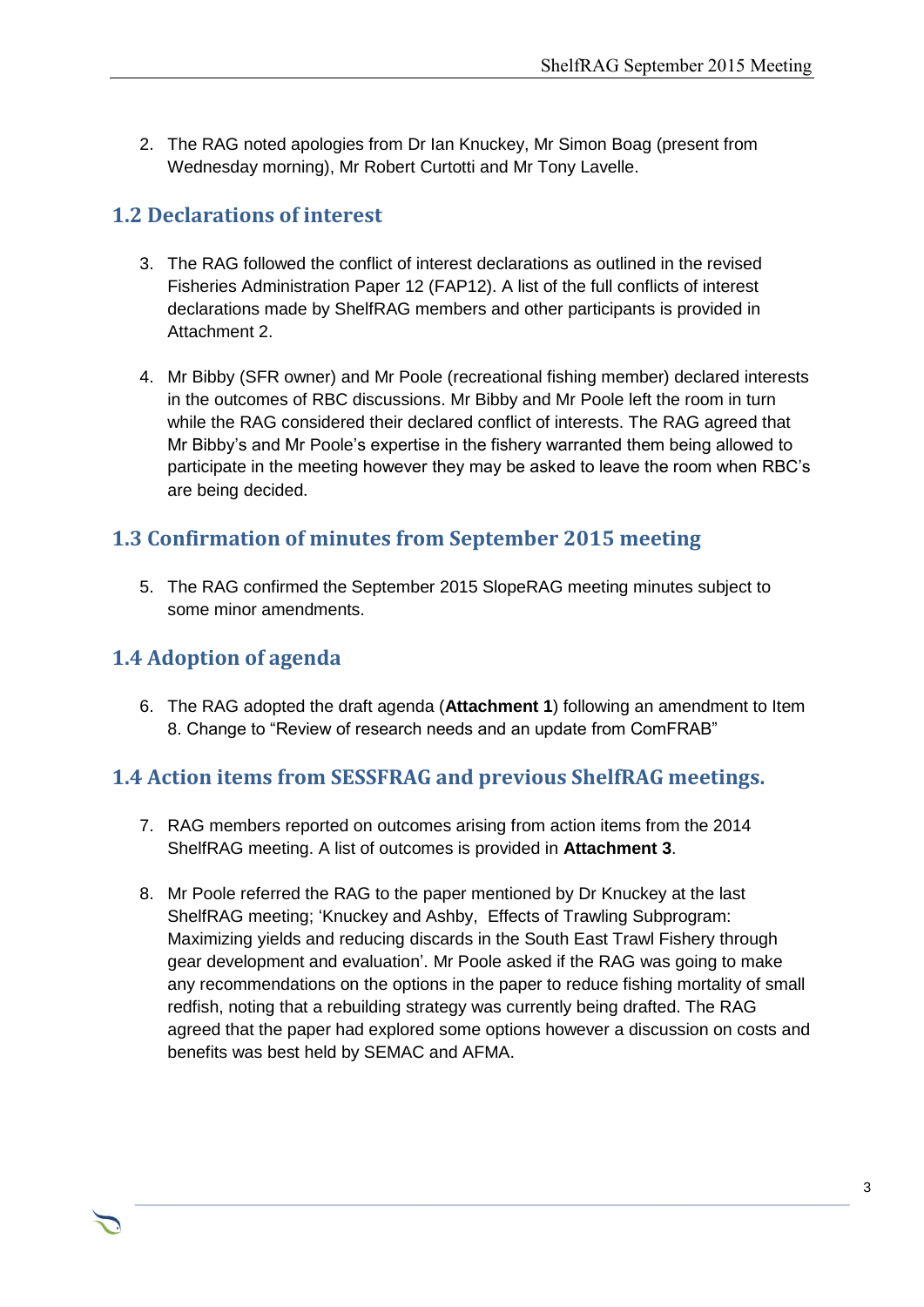#### **Action item 1** – AFMA

AFMA and SEMAC to note the results of 'Knuckey and Ashby, Effects of Trawling Subprogram: Maximizing yields and reducing discards in the South East Trawl Fishery' through gear development and evaluation and to use these results in developing options under the Redfish Rebuilding Strategy.

9. The Chair suggested that a section noting data gaps be included at the end of each stock assessment. He also suggested that AFMA develops an assessment template identifying key headings and requirements of each assessment. A template would prove useful if assessors other than CSIRO were contracted to undertake assessments.

**Action item 2** – AFMA – prior to 2016 assessments AFMA, in consultation with other RAGs and CSIRO, to consider developing a standard assessment template for provision of assessment reports to ensure that all relevant points are included in the assessment.

# **2. Eastern gemfish – RAG advice required on data needs for a Tier 1 assessment, specifically a spawning survey**

- 10. Dr Tuck presented Dr Little's report that had previously been circulated to members: 'Sensitivity of eastern gemfish survey on stock assessment'.
- 11. The stock assessment for eastern gemfish is composed of four fleets:
	- a non-trawl fleet
	- a summer trawl fleet
	- a winter fleet that avoids the spawning run
	- a winter fleet that targets the spawning run
- 12. An index of abundance was originally developed by Punt et al. (2001) for the winter targeted spawning fleet. This index was continued in 2007 and 2008 from surveys of the spawning run. Discussion has occurred over the potential effect of including/omitting results from a spawning run survey from the stock assessment.
- 13. Two forms of sensitivity to the survey data were explored:
- a) To explore the sensitivity of these survey data, the 2007 and 2008 CPUE index of abundance and age data were removed, and investigated what the spawning depletion level would have been estimate at, given these surveys were not conducted
- b) a range of candidate surveys were added, being the index of abundance for 2015. The 2015 potential values for targeted spawning run indices of abundance were:

- i. an index in 2015 that was at 2008 levels (new med)
- ii. an index 10% higher than in 2008 (new high)
- iii. an index 10% lower than in 2008 (new low)
- iv. an index 40% higher than in 2008 (new v. high)
- v. an index 40% lower than in 2008 (new v. low)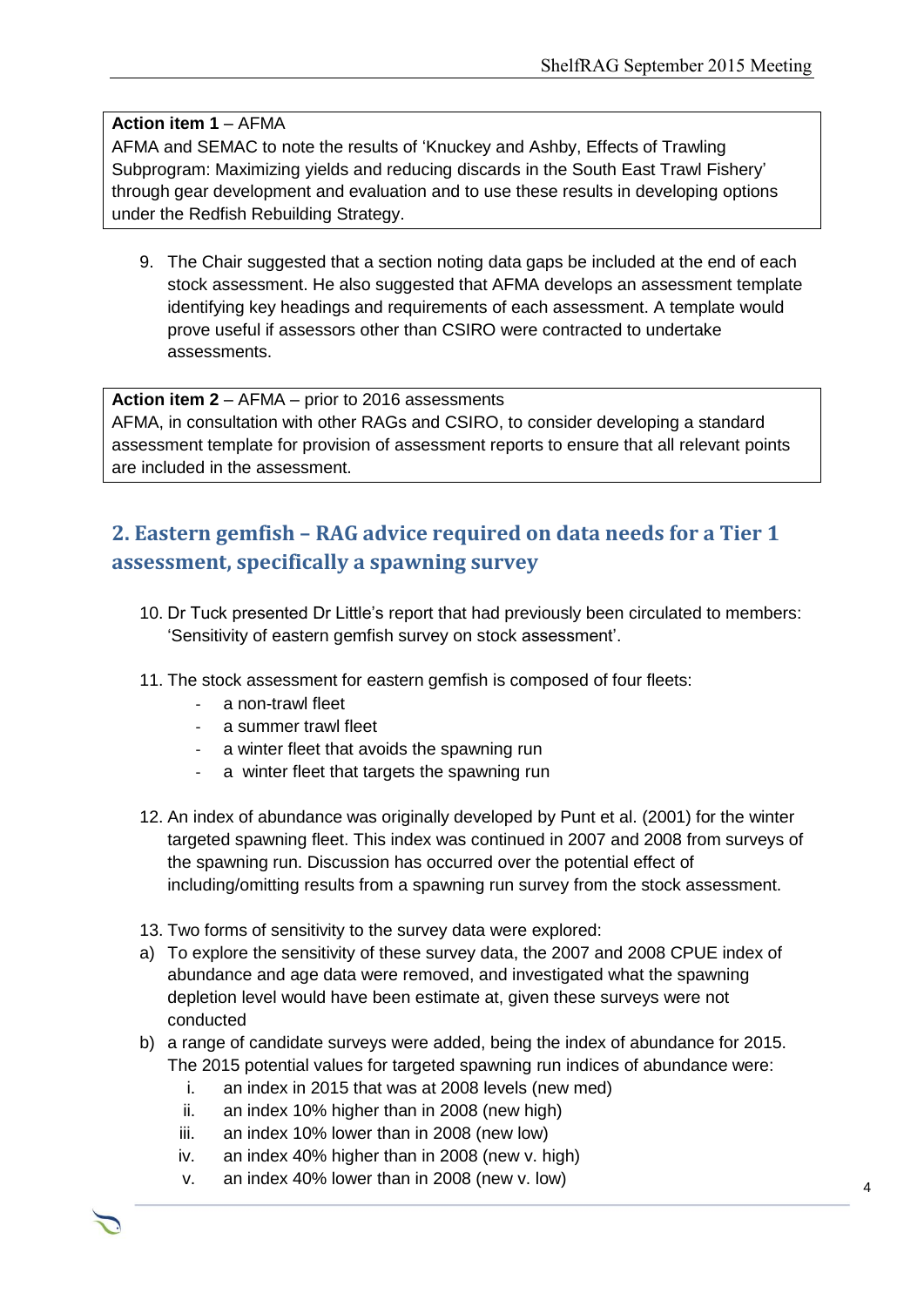- 14. Inclusion of the 2007 and 2008 spawning surveys results in higher relative biomass estimates compared to if the survey data were not included (Figure 1). The surveys resulted in an uptick in the abundance index.
- 15. Different possible values of a survey index of abundance show that as the index increases, the spawning biomass correspondingly increases as well. The assessment seems to more easily fit a declining catch rate than an increasing one, likely because of a lack of age data to indicate that a recruitment event has occurred.



Figure 1. Spawning biomass (tonnes) estimated 1968-2015 by the assessment model when different values of a 2015 targeted spawning run index of abundance is used.

- 16. This analysis did not include new age or length data, and thus would not be able to indicate any new recruitment events that might have recently occurred. Inclusion of new age and length data from a 2015 survey would be expected to greatly improve estimates of recent recruitments and hence improve the accuracy and precision model projections into the near future.
- 17. Dr Rowlings noted that although a survey gives only a point estimate it has some value in the assessment as it is an observed value of abundance not a modelled outcome.

- 18. The RAG identified some risks and benefits in running a survey:
	- the assessment shows more pessimistic outcomes if survey data are not included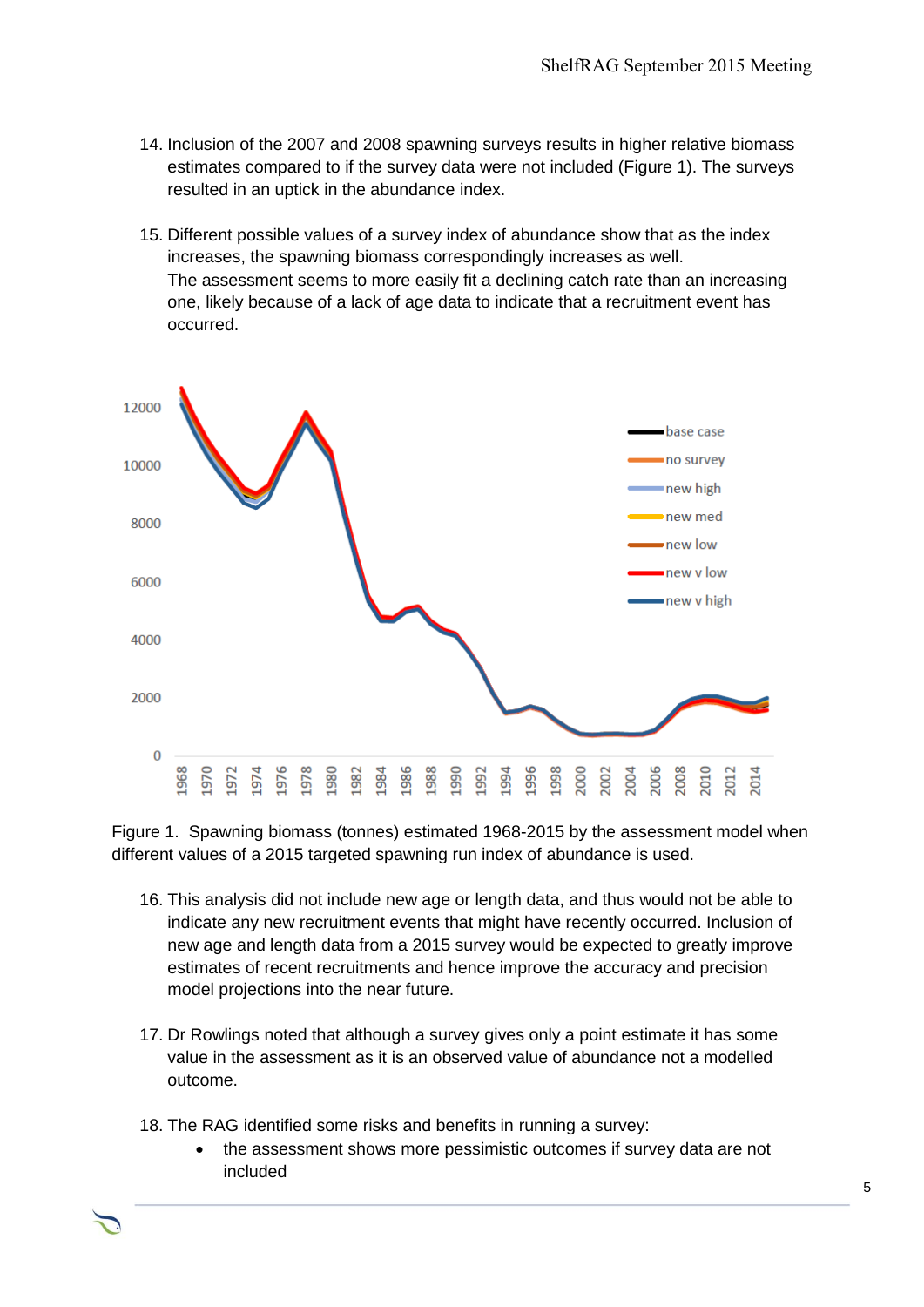- a continuing time series is a lot more informative and useful than a single data point
- repeating the survey may lead to the best outcome but there is a risk that the boats will not be able to find the gemfish or the survey may have large CVs reducing the survey's value to the assessment
- noting that results from including or excluding a survey it should be noted that high CVs from a survey may remove any differences seen in the assessment results
- biomass projections from the model presupposes average recruitment, this may not be the correct assumption
- the RAG suggested using current estimates of recruitment instead of the average
- a new survey point may inform estimates of the time to rebuild
- including a survey is unlikely to show the stock has rebuilt to above the limit reference point and is unlikely to change the RAG's understanding of current status
- the survey data may be useful in assessing if provisions of the Gemfish Rebuilding Strategy are being met
- noting that the last assessment was done in 2010 AFMA Management thought it would be useful to have a new assessment.

**Action item 3** – Dr Little – next eastern gemfish assessment Dr Little to run poor recruitment scenarios as part of the gemfish model runs.

#### 19. The RAG considered three options:

- o survey and assessment
- o assessment update without a survey or
- $\circ$  do nothing,
- and made the following comments:
	- any assessment undertaken is not about setting an RBC but assessing stock status and seeing if rebuilding is taking place
	- the RAG does not support killing fish that are under a Rebuilding Strategy in the course of a survey.
- 20. The RAG pointed out the eastern gemfish stock may now be at a new equilibrium and the stock may not rebuild under current arrangements meaning the targets outlined in the Gemfish Rebuilding Strategy may not be achievable.
- 21. The RAG does not support a survey and agrees that funds would be better spent exploring inclusion of data from different fleets into the assessment and looking at different recruitment scenarios in the assessment. These options are less risky than a survey and may be more useful when investigating rebuilding timeframes.
- 22. Mr Johnson informed the RAG that NSW DPI collects gemfish catch data from NSW charter boats and these should be available when requesting State data. The RAG recommended that CSIRO include a request for these data when making their yearly State catch data request.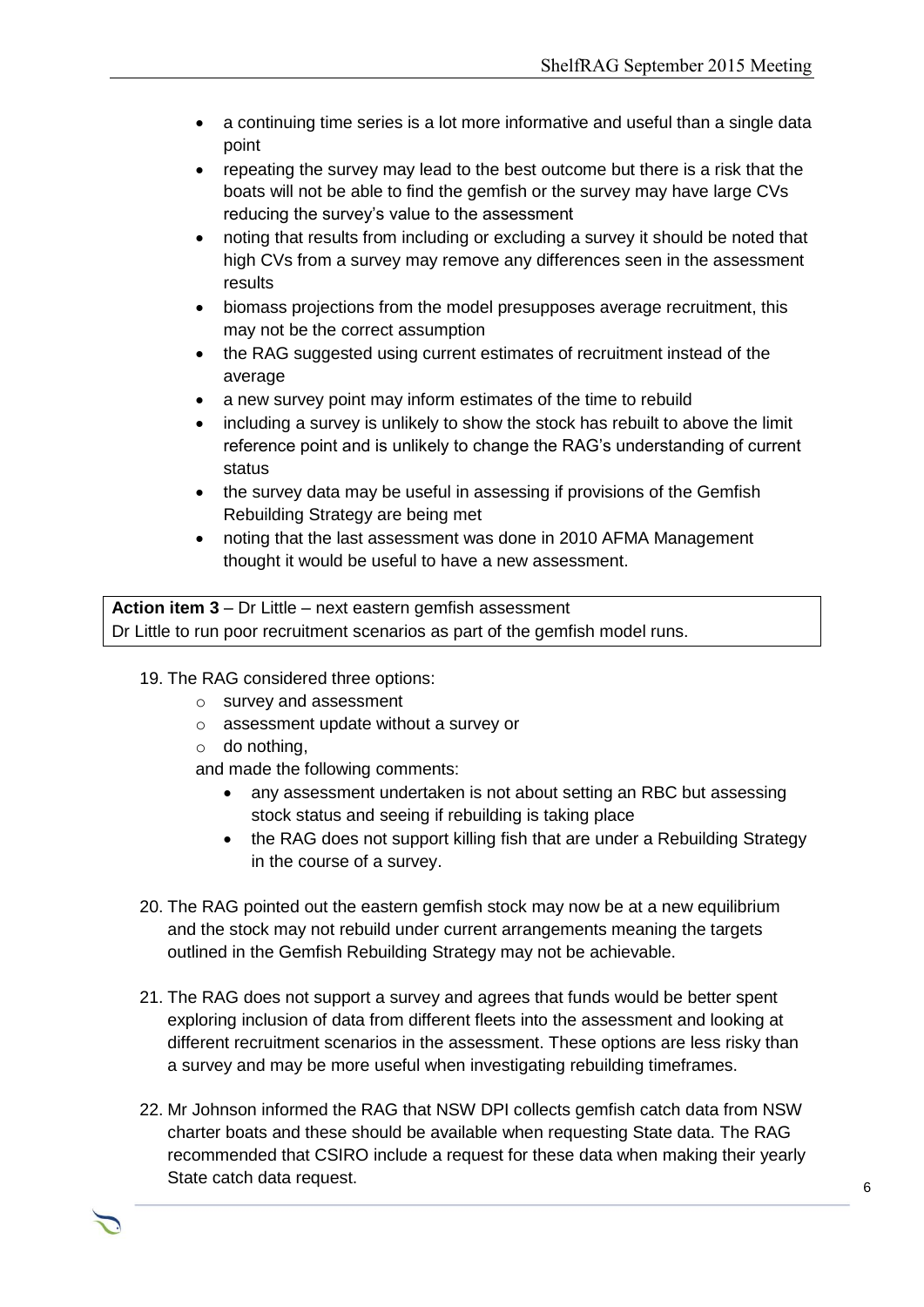**Action item 4** – CSIRO –at the time of the next State data request CSIRO include a request for charter boat gemfish data when making their yearly State catch data request.

#### **3. Jackass morwong, east – Tier 1 assessment**

- 23. Dr Tuck presented the jackass morwong east Tier 1 assessment.
- 24. The RAG noted that the model structure remained unchanged from that described at the September meeting.
- 25. The model fits to the data are reasonable, however tuning to the port collected samples led to issues with the estimation of Danish seine (DS) selectivity. There was a clear conflict between the DS discard rates (high, often well over 0.3) and the larger than expected observed onboard discard lengths. The model wanted more small fish to discard than was seen in the discard lengths (very small sample size). This led to an unrealistic flat selectivity curve for Danish seine.
- 26. To overcome this problem, the estimated discard mass for Danish seine was added into the landings, and the onboard data and discard rates were removed as inputs. While a broad assumption, it should be recalled that Danish seine generally comprises <5% of the total catch (only 11 t in 2014).
- 27. Results:
	- The model fits to most data reasonably well. Abundance indices from the fishery independent survey were re-estimated by Dr Day and are reasonably flat, albeit with large CVs.
	- The RAG pointed out that recruitment was below average for the last eight years, even after a new average recruitment was calculated following the decision to apply a regime shift.
	- The RAG reviewed the sensitivities and agreed that the main sensitivity is to M (fixed at  $0.15y^{-1}$  ) but no other parameter gave the RAG cause for concern.
	- The RAG agreed to accept this assessment as the eastern jackass morwong base case.
- 28. The 2016 eastern spawning biomass is 36.5 per cent of the 1988 equilibrium stock biomass (c.f. 35 per cent in 2012 for last assessment)
- 29. Noting that depletion is relative to 1988 female spawning biomass and that the RBCs were calculated under the assumption of normal model estimated recruitment the RAG accepted the following eastern RBCs:

- eastern RBC is 314 t
- long term eastern RBC is 407 t
- three year eastern RBC projections are;
	- 2016, 314 tonnes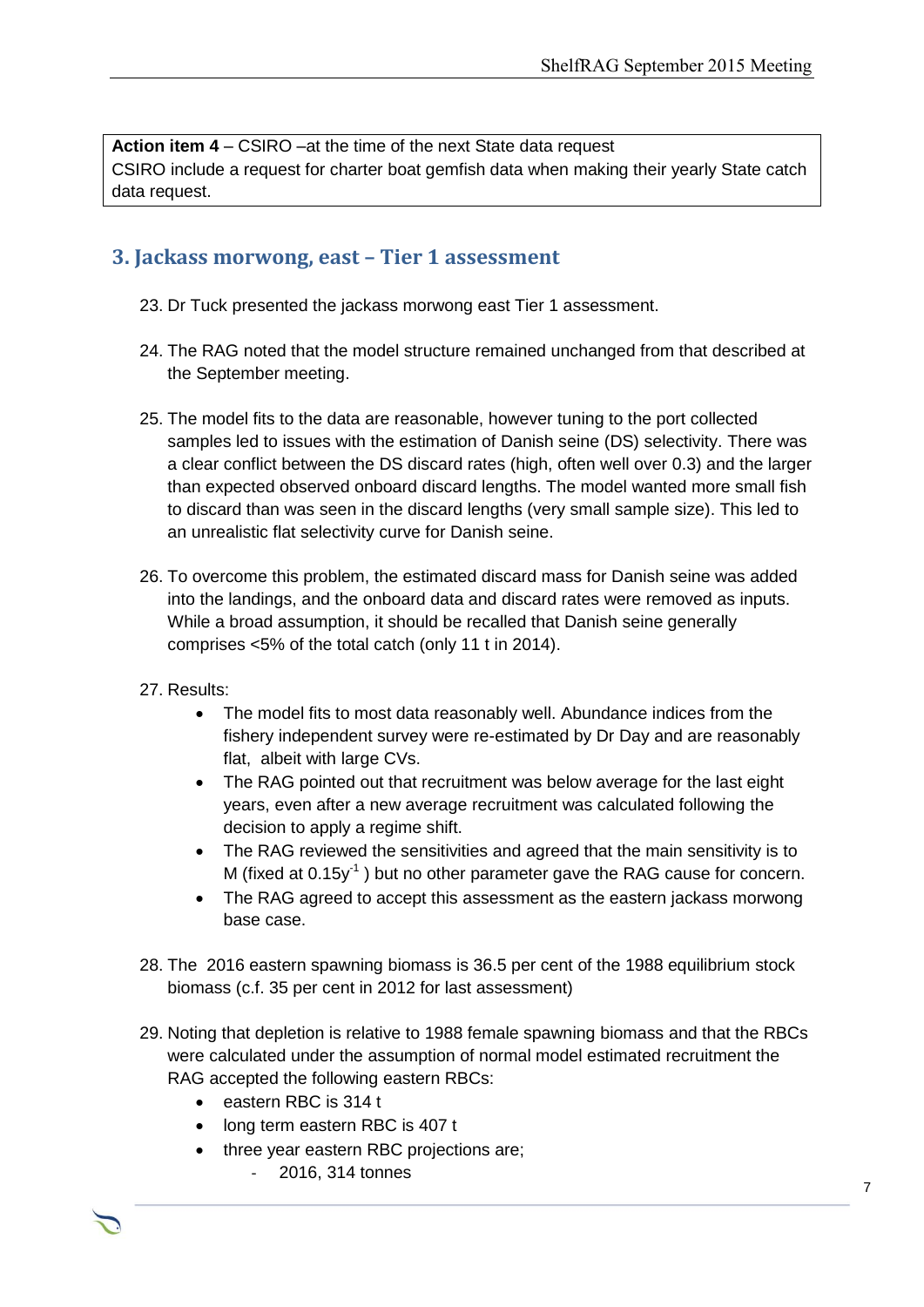- 2017, 320 tonnes
- 2018, 327 tonnes.
- 30. Dr Haddon emphasised that when giving RBC advice the number and complexity of fleets in the assessment and recruitment uncertainty should be considered. If recruitment estimates from the last few, where values are taken from the stockrecruitment curve and not estimated, are instead of a similar low value to the last estimated values, the RBC would most probably be reduced.

### **3. Jackass morwong, west – Tier 1 assessment**

- 31. Dr Tuck informed the RAG that the western jackass morwong model structure remained the same as described at the September meeting. He also advised that eastern growth parameters were used in the west due to a small amount of length and age data from the west.
- 32. The RAG noted that the assessment for the western stock is increasingly uncertain because;
	- there are only sporadic age data available
	- length compositions are based on very low numbers of sampled fish
	- the catch in the western region is now very low.
- 33. The RAG considered the model fits to the data and was concerned with the poor fit of the base case model to the index of abundance (CPUE). The RAG noted the strong conflict between the length data and CPUE index. Francis' (2011) view is that modelled estimates of biomass should reflect observations (e.g. from CPUE or surveys). This does not occur for the base case model. Recommendations from Shelf RAG to use the growth parameters from the eastern jackass morwong assessment and to remove age records where samples were inadequate have not resolved this issue.
- 34. The poor fit to the CPUE index occurs on tuning the CPUE index as part of the adopted tuning method. If the age and length data are tuned (the first steps of the tuning process) and the CPUE is not tuned (CVs fixed at 0.1) then the model fit to CPUE shows the declining trend of the observations. The spawning biomass trend in comparison to the base case (fully tuned) model is shown in Figure 2.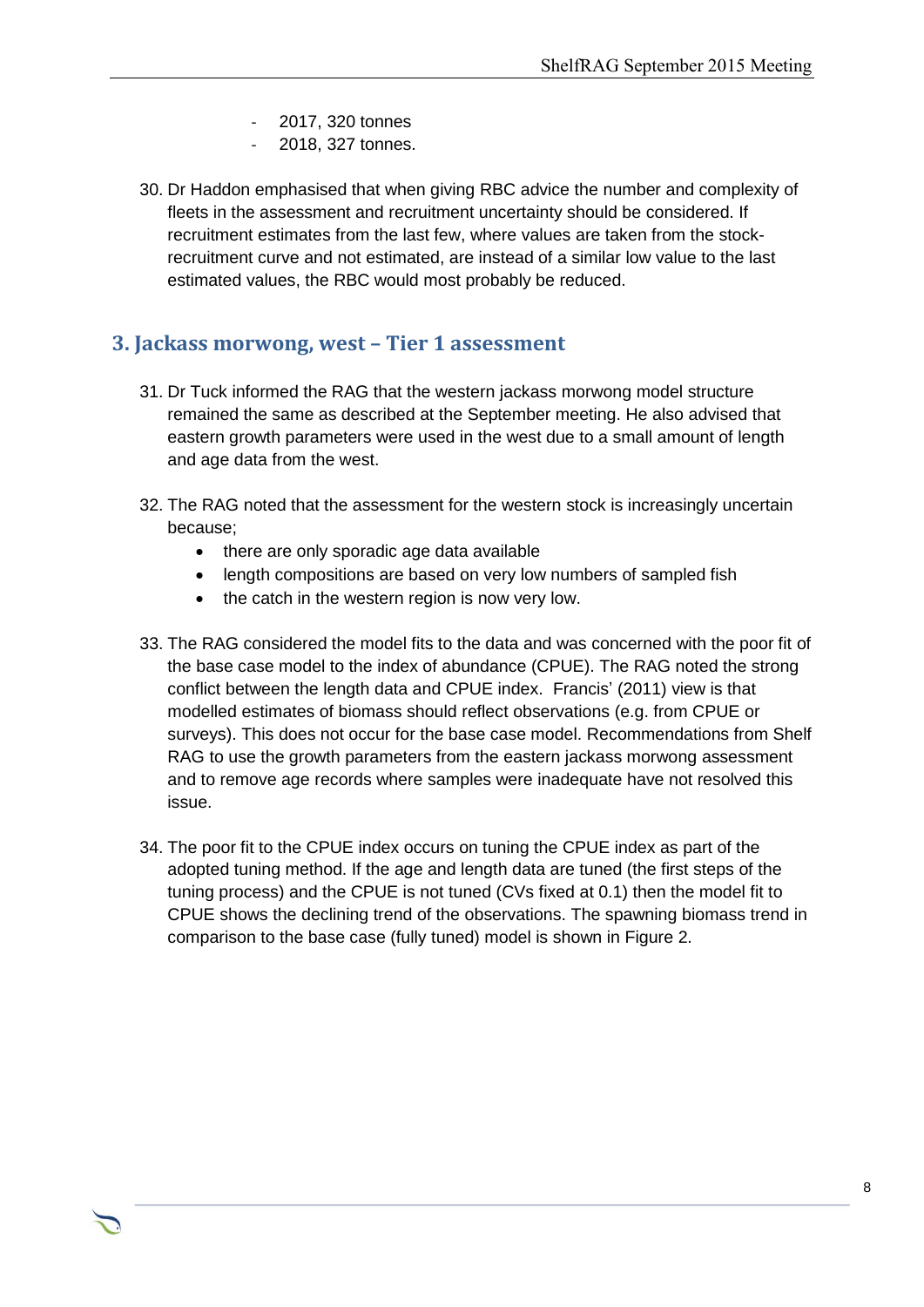

Figure 2. Trajectories of relative spawning biomass for the base case model (WNew\_GrowthE; blue) and a model where only length and age data are tuned (WNew\_GrowthE\_TuneLAonly; red).

- 35. However, while fits to the catch rate series may appear better this model has a considerably poorer fit to the length data. This suggests that a strong conflict exists between the input catch rate data and the length data.
- 36. The RAG considered using an alternative assessment that better reflects the CPUE index (i.e. Tier 4) however as the catch from the west is very low the RAG was concerned that the CPUE index is not a good index of abundance. The RAG also noted that the model fit to the early CPUE, particularly 1986 – 1990, was especially poor.
- 37. The RAG considered three options for the western jackass morwong base case:
	- a) accept the assessment as is for the base case
	- b) tune the model to better fit length and age data
	- c) drop the early CPUE series (first five data points) and retune the model.
- 38. The RAG was not comfortable in tuning the model to the age and length data as it steps outside the standard methods of tuning (Francis 2011) that has been generally adopted by the RAG. The RAG was also hesitant in adopting c) and suggested it be run as a sensitivity.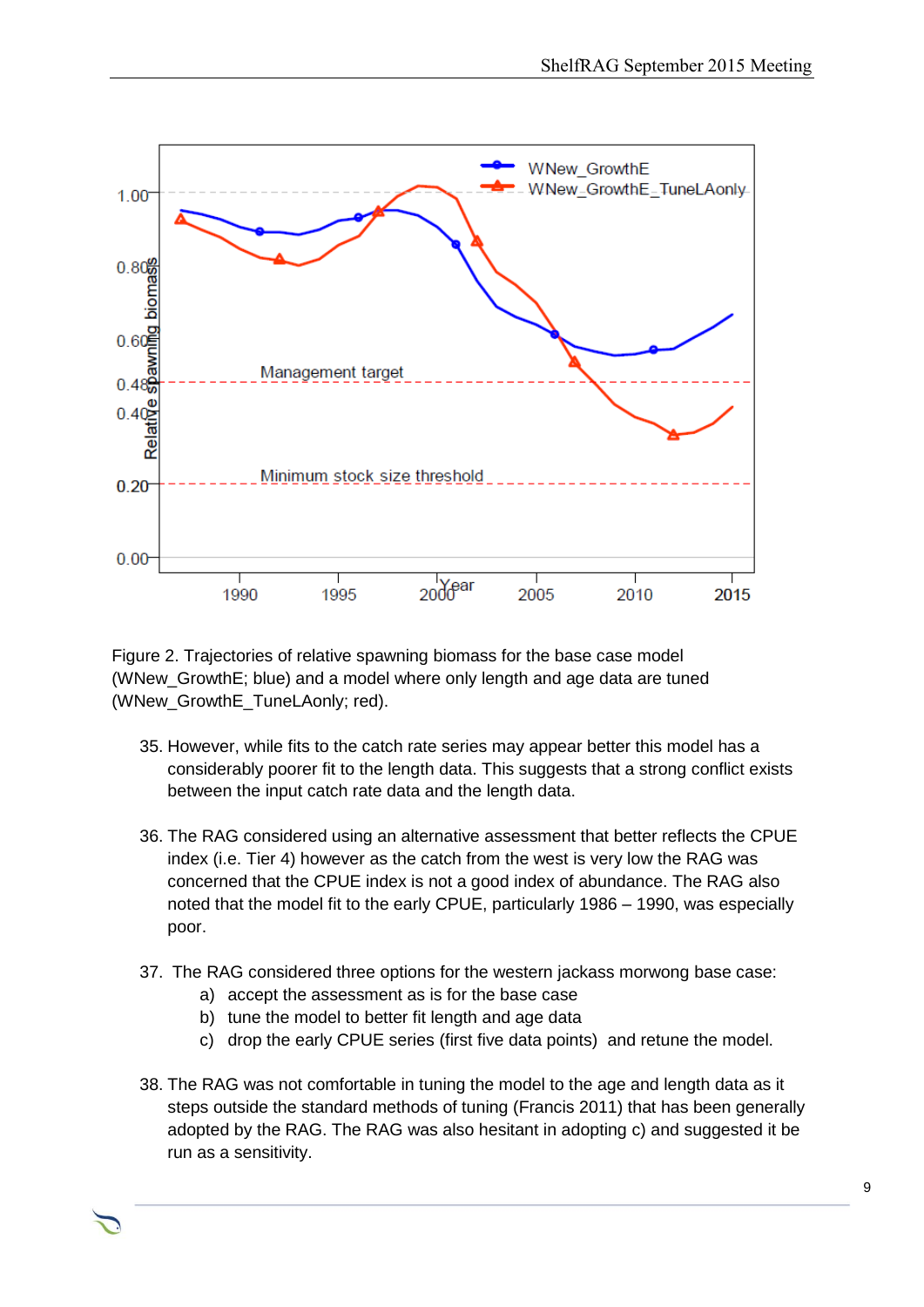- 39. Drs Haddon and Tuck undertook to re-run the CPUE standardisation and model omitting the first five data points and report back to the RAG. This work was undertaken while other RAG business was conducted and the results, although reported later in the meeting, are recorded here.
- 40. Dr Haddon reported that he found that omitting the first five CPUE data points from the CPUE standardisation made little difference to the trend of the remaining data points.
- 41. Dr Tuck reported that he had tried to retune the model removing the early CPUE data points but this did not remove the conflict with the age and length data. Removal of the early CPUE made little difference to the depletion estimate (up from 69 per cent of  $B_0$  to 71 per cent).
- 42. Noting the above concerns with the data and that the outcomes from the 2015 assessment were reasonably consistent from those from the 2012 assessment, the RAG agreed to accept the 2015 western jackass morwong assessment as the base case:
	- the 2016 western spawning biomass is 69 percent of unfished biomass (c.f. 67 percent in 2012)
	- the western female unfished biomass in 1986 is estimated to be 1 349 tonnes and 936 tonnes in 2016
	- the 2016 western RBC is 249 tonnes, the long term RBC is 159 tonnes
	- noting the assumption that the model takes future recruitment directly from the stock-recruitment curve, the RAG accepted the RBC projections in Table 1.

| Year | <b>RBC</b> -east | <b>Depletion</b> | <b>RBC-</b><br>west | <b>Depletion</b> |
|------|------------------|------------------|---------------------|------------------|
| 2016 | 314              | 0.36             | 249                 | 0.69             |
| 2017 | 320              | 0.37             | 231                 | 0.65             |
| 2018 | 327              | 0.38             | 216                 | 0.61             |

**Table 1.** Base case RBCs and depletion estimates

43. Bearing in mind that the eastern zone biomass is below target and that jackass morwong is managed under a single global quota, the RAG cautioned that there may be some risk to the sustainability of the eastern stock if a large amount of the 'western' quota is caught in the eastern zone.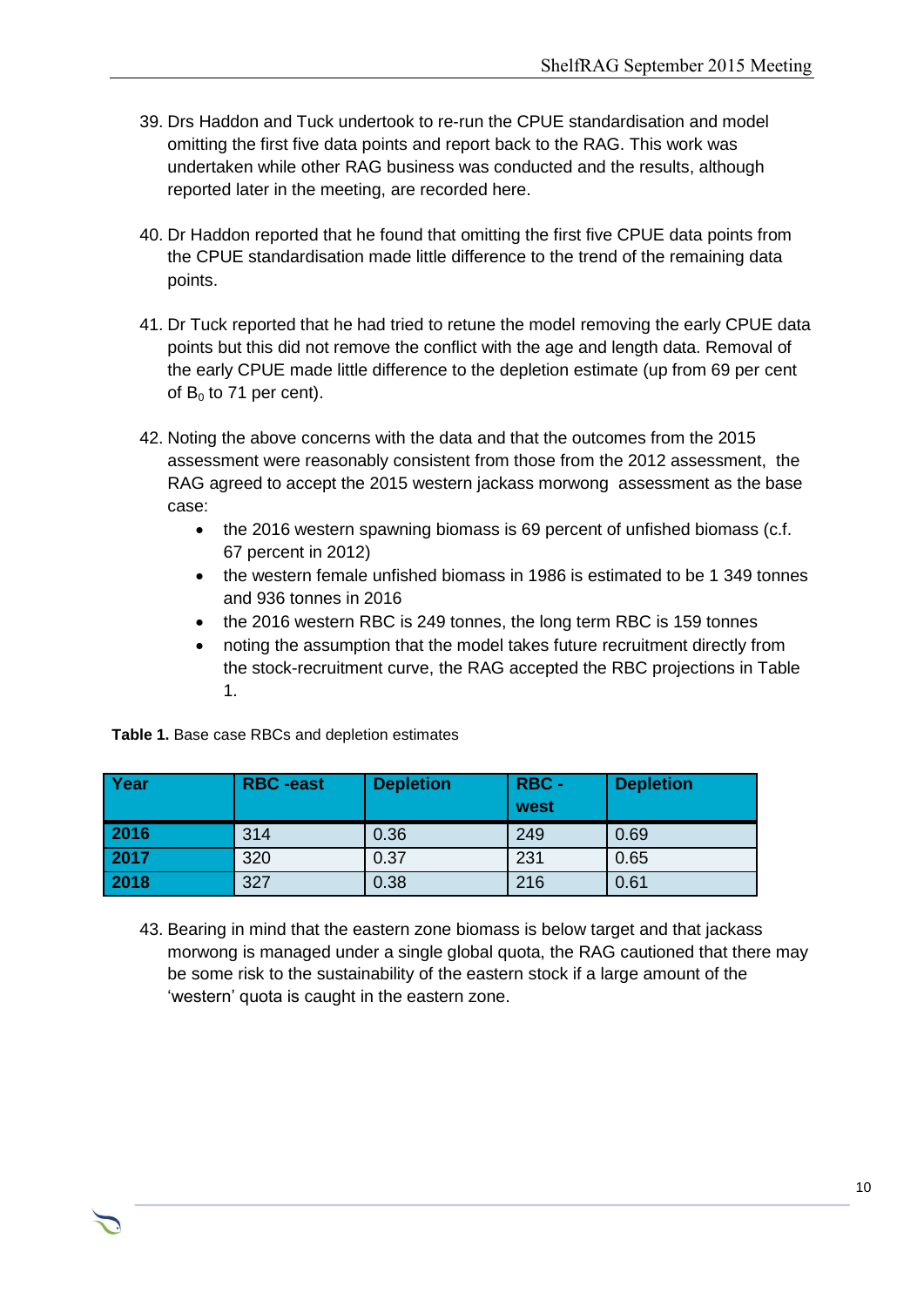| <b>Species</b> | <b>Assessment</b> | RBC (t)      | <b>Discount</b> | Under/over  |
|----------------|-------------------|--------------|-----------------|-------------|
|                |                   |              | factor          | catch       |
| <b>Jackass</b> | Tier 1            | 1 year, 563  | N/A             | Over and    |
| morwong        |                   | <b>MYRBC</b> |                 | under catch |
|                |                   | Year 1, 563  |                 | 10%         |
|                |                   | Year 2, 551  |                 |             |
|                |                   | Year 3, 543  |                 |             |

44. The base case model estimates average discard rates however this does not include Danish seine catches or discards; average weighted discards for the last four years should be used when calculating the jackass morwong TAC.

### **4. Report on western gemfish stock structure**

- 45. Mr Andy Moore from ABARES was unable to attend this meeting due to illness so Dr Nicol gave the presentation in his stead. The final report is not yet available and the interpretations of the results are not considered to have been finalised.
- 46. Gemfish are caught in the Commonwealth and GAB trawl fisheries and are managed as a western and eastern stock bounded by a line at Lat 47°S.The western gemfish Tier 1 has been hampered in the past by fisheries in the GAB and the SET having different fishing histories and when analysed separately gave difference results compared to treating both fisheries as a single stock. An earlier study by Colgan and Paxton (1997) indicated that there was clear separation between eastern and western stocks, though it wasn't clear where the boundary between the two was. The study used limited samples in some locations and older genetic markers and it was unclear if these differences were biological or a sampling artefact. The current study was designed to 1) replicate the original 1997 study using some of the same genetic markers (mitochondrial D-loop control region) and biological samples (stored at the Australian Museum); 2) collect additional contemporary samples from across the distribution and screen with modern day markers with much high levels of discriminatory power (microsatellites and Single Nucleotide Polymorphisms SNP); and collect some information on the spawning locations of western gemfish. The use of genetic information to determine stock structure is required to allow development of sound management strategies to underpin sustainable management of the gemfish resource.
- 47. Gemfish were sampled off:
	- Great Australian Bight
	- Kangaroo Island
	- Robe Beachport
	- Portland
	- Western Bass Strait
	- Southwest Tasmania
	- East coast between Sydney and Flinders Island.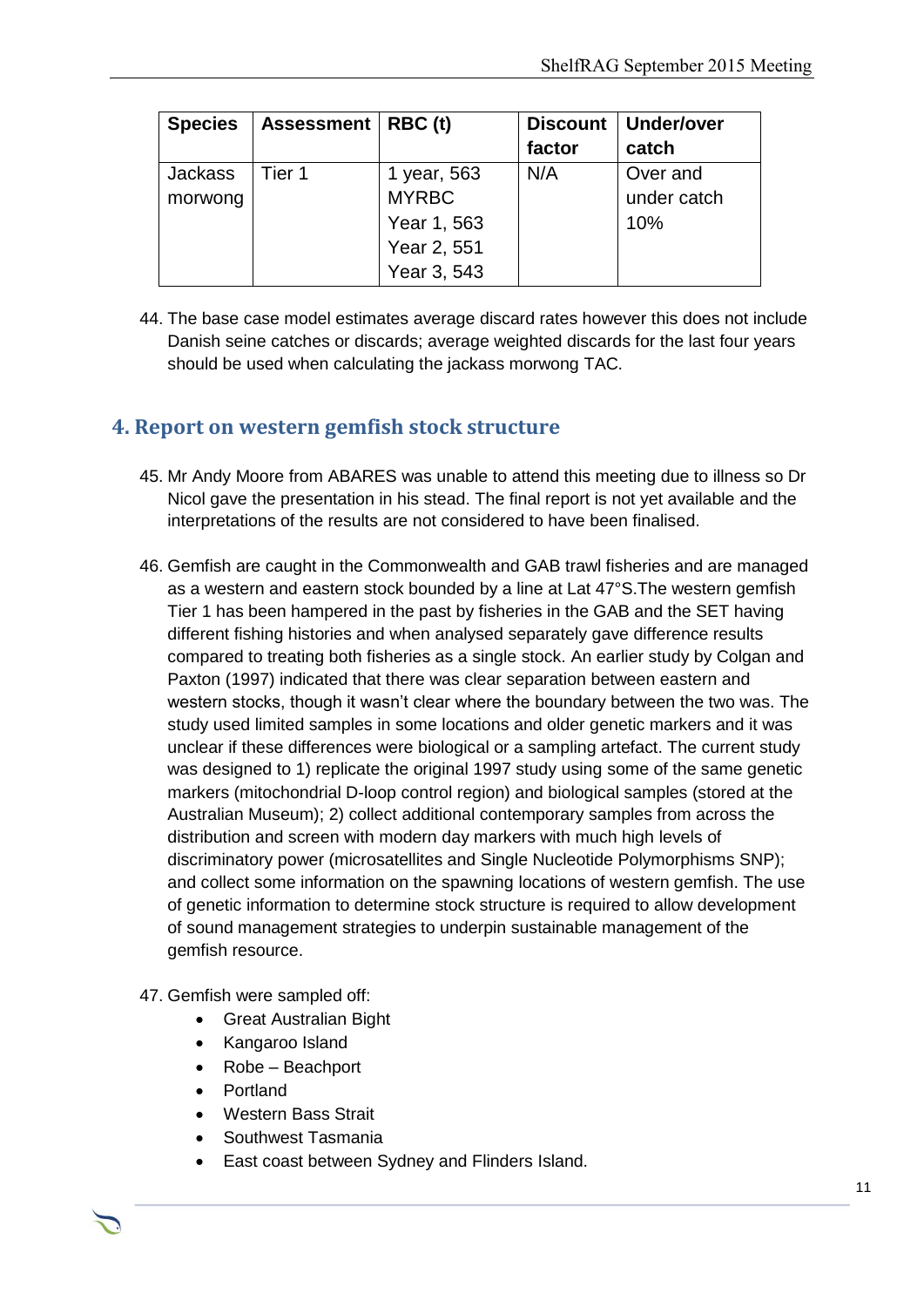- 48. Methods
	- Used mitochondrial (mtDNA D-loop), and nuclear DNA (microsatellites, SNP) markers
	- Collected information on gonad stage and length frequency.
- 49. Summary from nuclear genome analyses:
	- confirmed genetically distinct east and west stocks
	- defined location of the boundary between east and west with an overlap zone (hybrid zone) off western Bass Strait
	- identified migrant fish in both east and west (i.e. western fish in the eastern stock and vice versa). Migrants carried the nuclear DNA from one population and the mtDNA from the other. Given the high level of genetic separation between both populations these data suggest that the migrants are first generation hybrids that cannot back cross with either parental stock.
- 50. Summary from mtDNA analyses:
	- The project found similar results to the nuclear DNA but with additional stocks off western Tasmania and western Bass Strait. However, further analysis suggests that two stocks are more likely, with the same stock boundaries as the nuclear DNA.
	- Comparison of contemporary and historical samples demonstrates changes in haplotypes (not just haplotype frequency but fixed differences) over the last 25 years. The likely explanation for this pronounced change is genetic drift, which suggests that the genetically effective population size in some gemfish populations is far smaller than expected. This result is not expected in large populations like gemfish and is usually only seen in very small populations. These data were analysed to determine the effective population size of several gemfish locations. The results did indeed show small effective population sizes in some locations. Genetic drift is caused by a small effective population size. The population decline observed as a result of historical heavy fishing in the east may explain this change in haplotypes, though there may be other reasons. Further investigation seems warranted.
- 51. Gonad and length frequency analyses:
	- based on limited gonad staging data there is some evidence for spawning populations off Kangaroo Island and the west of the Great Australia Bight
	- there is limited evidence of spent fish off western Tasmania.

52. Project summary:

- there appears to be several reproductively isolated populations of gemfish
- the Portland/Robe and GAB fisheries should be managed as a single stock. Western Tasmania and the east coast should be managed as another stock
- there is evidence for hybridization between both stocks but not backcrossing with parental lineages
- there appears to be evidence for a small effective population in some gemfish stocks.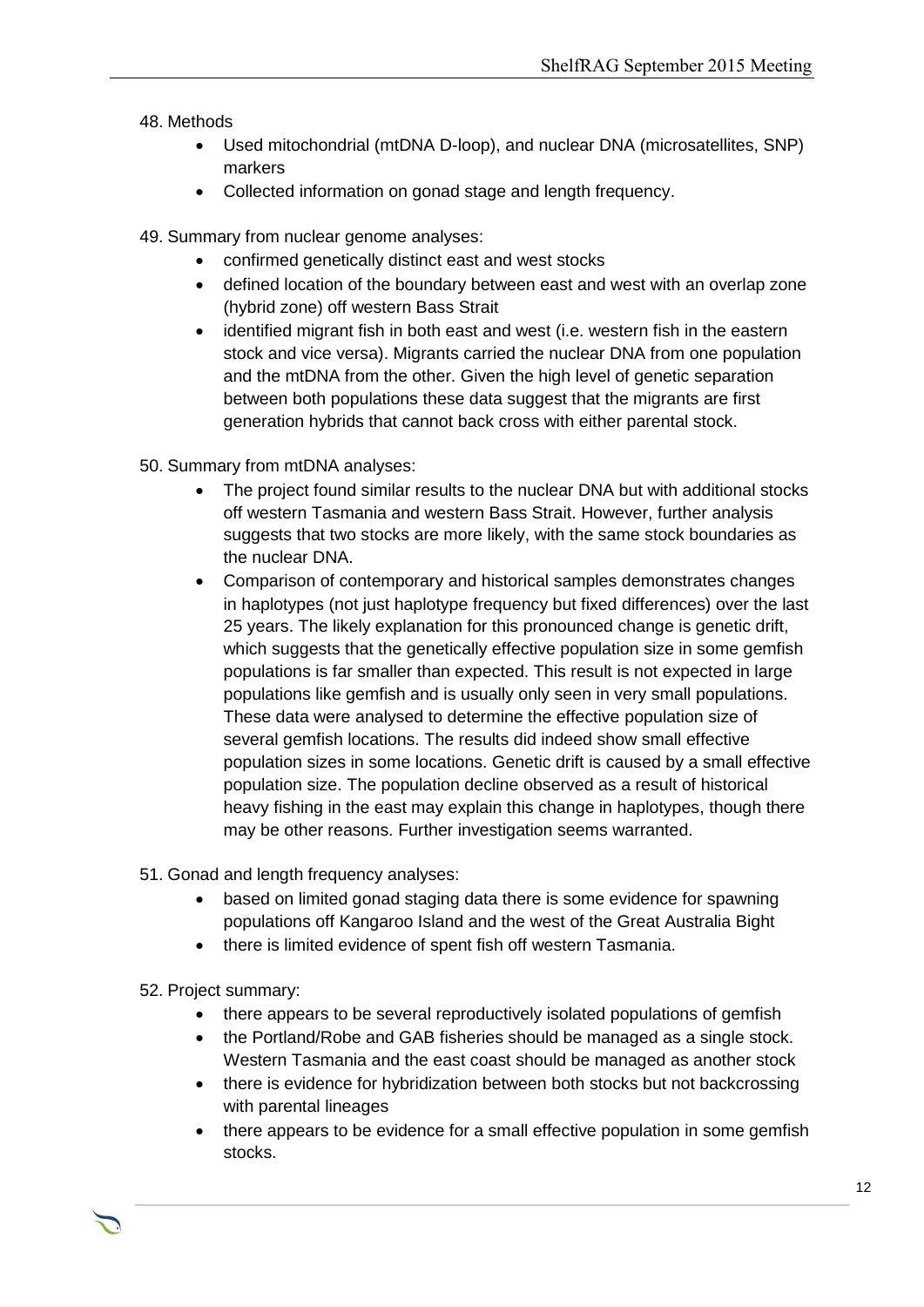### **5. Mirror Dory – Tier 4 assessment**

- 53. Industry member, Mr Bibby, informed the RAG that in his view mirror dory abundance had not changed.
- 54. Dr Haddon explained the data and CPUE standardisations:

#### *Eastern zone*

- Zone 10 dominates the eastern catch
- standardized CPUE is unsteady and declines between 1990 and 2000 and then rises again to peak in 2009
- most changes in the CPUE are due to vessel effect
- most catch is taken by board trawl and there are a small number of Danish seine records
- when catch rates drop discards increase due to small fish (unmarketable) entering the fishery.

#### *Western zone*

- Zone 40 and 50 CPUE is noisier and flatter than eastern CPUE
- mirror dory are caught in deeper water in the west
- depth and vessel effect have the most effect on the CPUE
- $\bullet$  discards are  $\lt$  1 per cent
- there are few age data.
- 55. Discards were not included in Dr Haddon's original Tier 4 analysis. The RAG accepted that there were so few discards in the west that including them would be inconsequential, however eastern discards were significant and the RAG requested Dr Haddon included discards in the eastern analysis and report back to the RAG. Dr Haddon revised the assessment overnight and presented the revised version on Wednesday morning (Figure 3). Weighted average discards from the last four years were included in the catch and catch rate.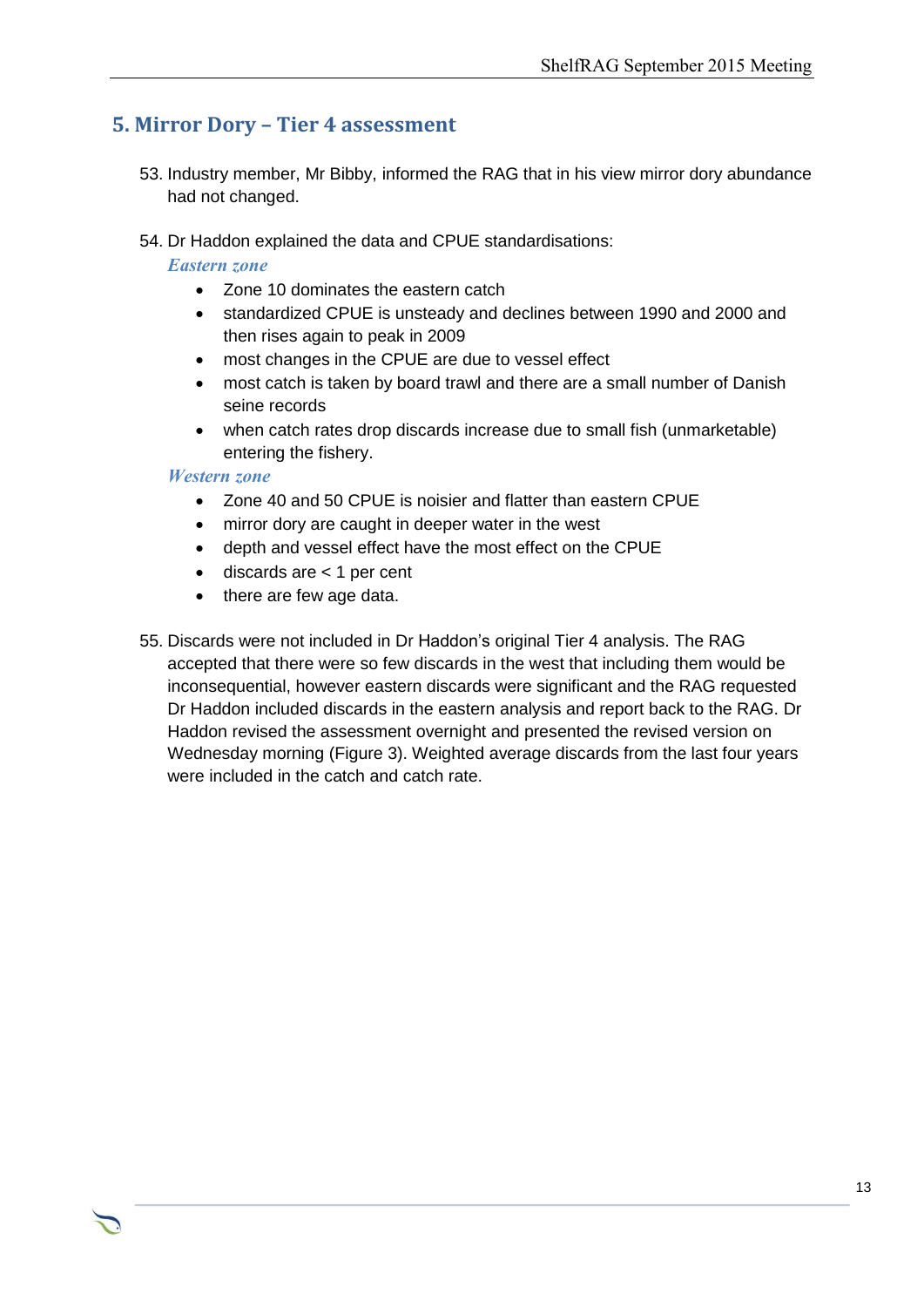

Figure 3. Standardized eastern catch rates with upper fine line representing the target catch rate, the lower line the limit catch rate and the green line the current (average of the last four years) catch rate.

56. The RAG accepted the Tier 4 Mirror Dory assessment and RBCs:

- eastern RBC 362 tonnes
- western RBC 129 tonnes.

Consistent with the 2014 RAG advice the RAG did not recommend a MYTAC given the apparently cyclical nature of Mirror Dory stock status and catches, and concerns that a MYTAC will not be able to respond to relatively rapid changes in biomass.

| <b>Species</b> | Assessment   RBC (t) |                          | factor % | Discount   Under/over<br>catch |
|----------------|----------------------|--------------------------|----------|--------------------------------|
| Mirror<br>dory | Tier 4               | East - 362<br>West - 129 | 15       | Over and<br>under catch<br>10% |

#### **6. Review of MYTACs**

- 57. Dr Finn sought the RAG's recommendation on MYTACs not considered at SESSFRAG:
	- a) **John dory:** John dory is in first year of a three year MYTAC. The RAG noted that Commonwealth and State catch and discards were below the TAC. The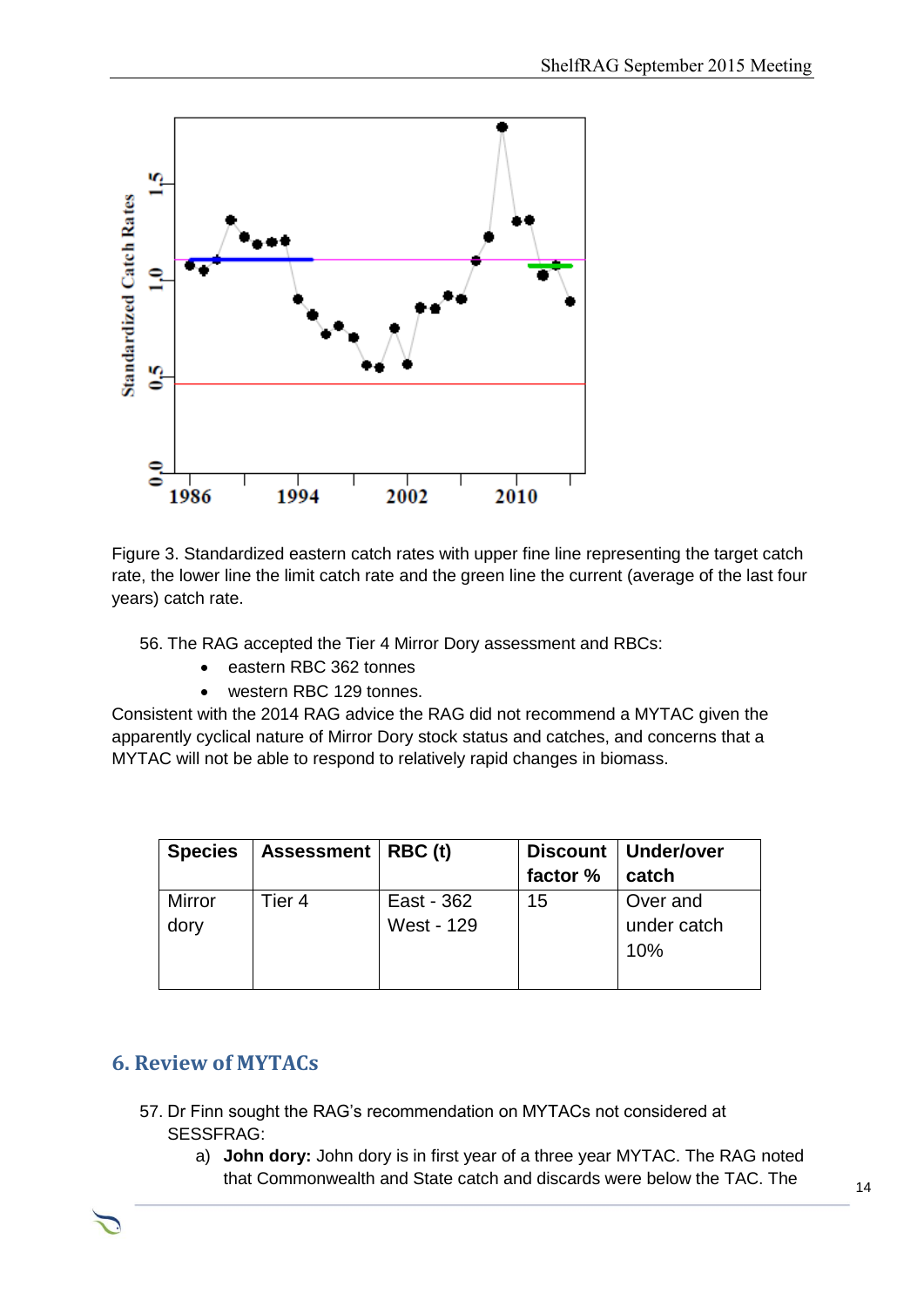RAG found there was no additional information that would provide a basis for the RAG to change its' previous advice. The RAG recommended that the MYRBC remain unchanged.

b) **Ocean perch:** The RAG noted that inshore and offshore ocean perch (OP) have been identified as separate species but are managed under a single TAC. Inshore OP is mostly discarded (80%). Offshore OP standardised CPUE is relatively flat. Both species are due for a Tier 4 assessment in 2016. The RAG found there was no additional information that would provide a basis for the RAG to change its' previous advice. The RAG recommended that the MYRBC remain unchanged.

| <b>Species</b> | <b>Assessment</b> | <b>RBC</b> | TAC (t) | <b>Discount</b> | <b>Under/over</b> |
|----------------|-------------------|------------|---------|-----------------|-------------------|
|                |                   | (t)        |         | factor %        | catch %           |
| John dory      | N/A               | 203        |         | 5               | Overcatch         |
|                |                   |            |         |                 | $-10%$            |
|                |                   |            |         |                 | Undercatch        |
|                |                   |            |         |                 | $-10%$            |
| Ocean          | N/A               | 102        |         | 15              | 10/10             |
| perch -        |                   |            |         |                 |                   |
| inshore        |                   |            |         |                 |                   |
| Ocean          | N/A               | 283        |         | 15              | 10/10             |
| perch -        |                   |            |         |                 |                   |
| offshore       |                   |            |         |                 |                   |

#### **Table 2. SESSF MYTAC/RBC advice**

Note: ocean perch inshore and offshore are managed under a single TAC.

### **7 & 8. Report on SESSF research projects review of research needs and an update from ComFRAB**

- 58. Dr Finn directed the RAG to the research paper previously circulated and drew the RAG's attention to outcomes from the ComFRAB meeting on 22 October 2015.
	- FRDC's August 2015 call for applications included the following ComFRAB scopes:
		- **-** identification of factors which impact on the profitability of individual operators, fishery sectors and the GAB trawl fishery as a whole
		- **-** determine why some TACs in the SESSF and ETBF are under caught and propose options to resolve this where necessary.
	- ComFRAB assessed preliminary EOI against these scopes at its' 22 Oct meeting and supported a number of project proposals for further development into full proposals for final consideration at its March 2016 meeting.
	- ComFRAB also considered the under-caught TAC priorities (the ComFRAB research scope included in FRDC's call and the additional SESSFRAG priority scope) 'to investigate the decline or lack of recovery of low biomass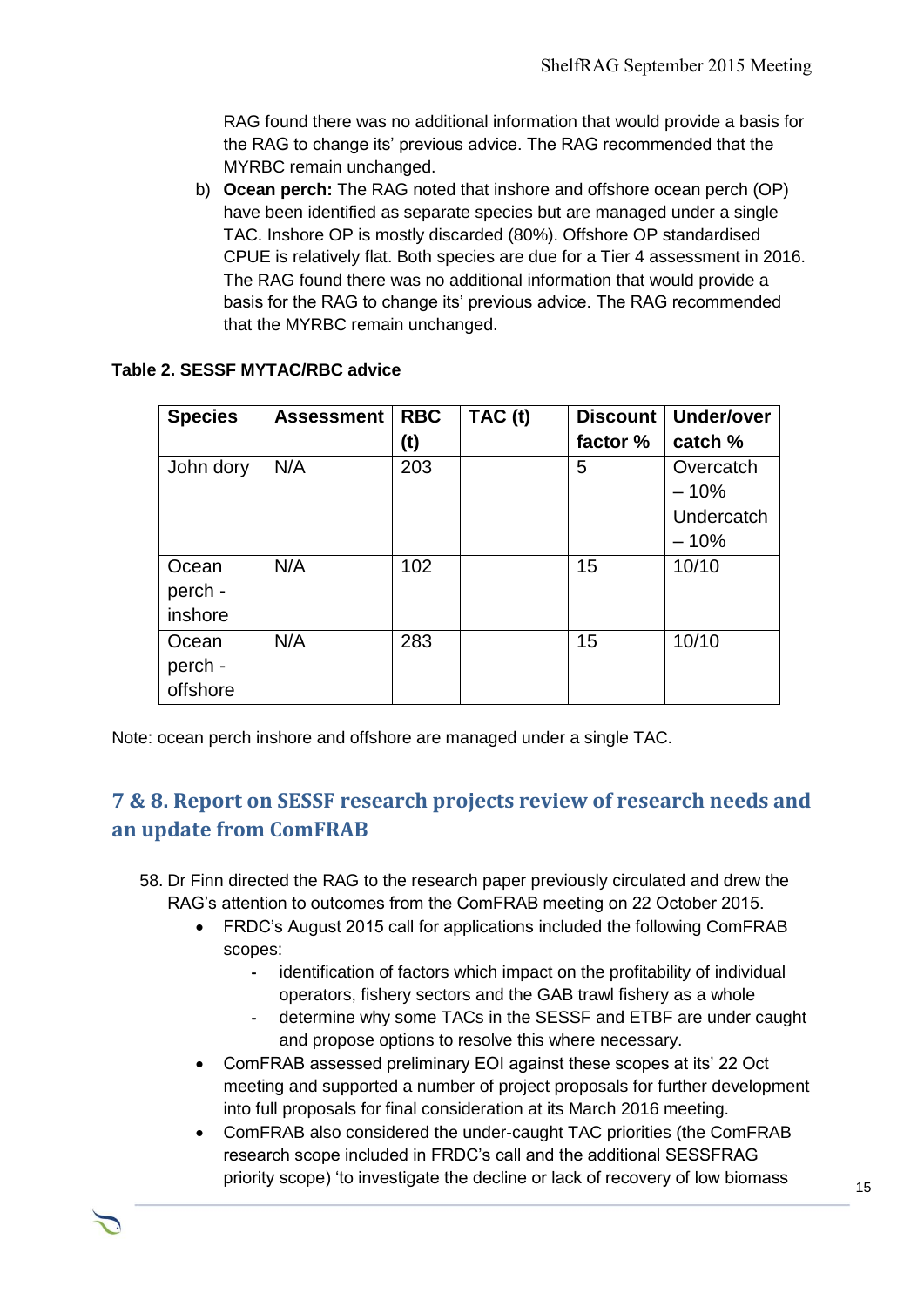stocks given periods of low catches and expected recovery'. ComFRAB recommended 2016-17 funds be set aside to fund a project focused on under- utilised TACs with an initial scoping workshop facilitated by an independent facilitator, and including an economist and a non-fishing consultant.

59. SESSFRAG 2015 recommended that:

- the three five year research priorities are as follows:
	- **-** the continuation of the SESSF Fishery Independent Survey
	- **-** a project to investigate/explore possible drivers of declining CPUE trends in the fishery is included in the ARC annual research call for interest in November. The RAG was of the opinion that a project investigating poor stock recovery dovetails nicely with this project and recommended that the two projects are undertaken together
	- **-** conduct stock assessments as per the assessment schedule.
- 60. The RAG thought it was difficult to keep up to date with current AFMA research projects and requested that AFMA draw up a SESSF current projects list to be circulated to each of the RAGs.

#### **Action item 5** – AFMA – ongoing To assist in keeping the RAG informed of current research projects AFMA is to draw up a list that will be circulated to the RAGs.

- 61. Noting the large range assessments undertaken in the SESSF the RAG supported:
	- a strategic review of the appropriateness of assessments
	- a species by species review of data needs of each assessment:
		- **-** what data needs to be collected
		- **-** is the ISMP collecting the right data
		- **-** are there savings to be made and can they be directed into other areas e.g. Tier 5 development
	- what type of assessment gives the most valid result?
- 62. The RAG also discussed developing a project to document decisions and comments from the RAG and industry regarding changes in the CPUE series and updates to assessment procedures. The RAG agreed that these could be recorded as a list and distributed to the RAG or as an annotation at the end of each assessment.
- 63. The Strategic Monitoring and Assessment Review Project (SMARP) is scheduled for completion by June 2016. Dr Tuck said that one of the major time users when undertaking an assessment is the transfer and smoothing of data from AFMA to CSIRO. Dr Finn told the RAG that this was being addressed in the project, along with documenting changes to the database.

### **Action item 6** - AFMA – next SESSFRAG meeting

AFMA to report on the progress of the Strategic Monitoring Assessment Review Project at the next SESSFRAG meeting,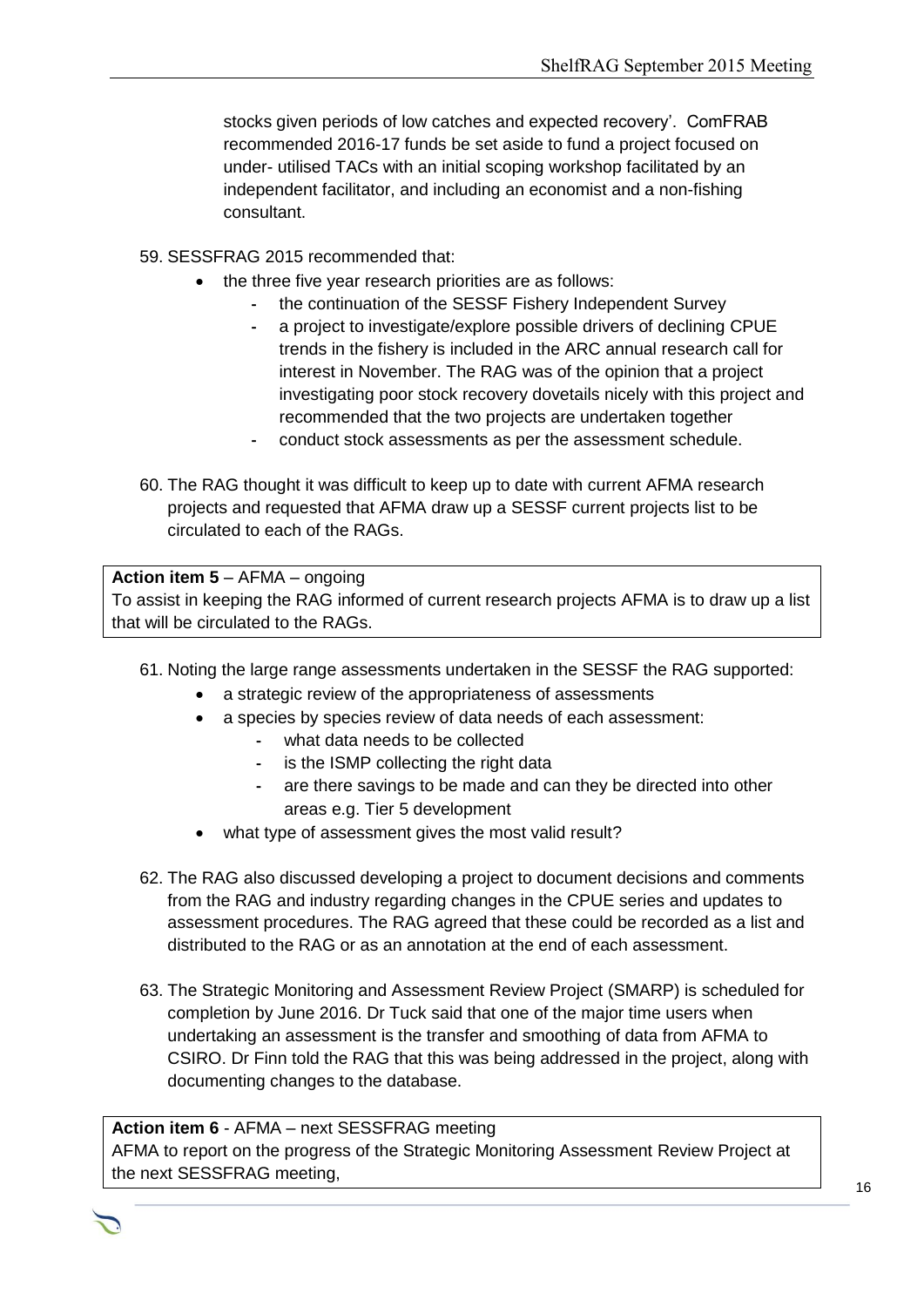#### *School whiting*

- 64. The RAG suggested that school whiting was a candidate for a new Tier 1 assessment in 2016. The RAG identified the following as questions that should be explored in a new assessment:
	- is the stock above the limit reference point
	- is1 500 tonnes the best estimate of a long term RBC?
- 65. Mr Johnson informed the RAG that collecting data to get a NSW standardised CPUE index is a mammoth task and CPUE data are unlikely to be available in time for a Tier 1 assessment in 2016. Advice to the RAG from CSIRO assessors was that this would probably not preclude doing a Tier 1 assessment next year. The RAG recommended that a 2016 Tier 1 school whiting assessment be included in the priority list for consideration at the next SESSFRAG meeting.

**Action item 7** – SESSFRAG – next SESSFRAG meeting The RAG recommended that a 2016 Tier 1 school whiting assessment be included in the priority list for consideration at the next SESSFRAG meeting.

#### *Western gemfish*

66. The RAG recommended that SESSFRAG consider if there were enough data to support a western gemfish Tier 1 assessment. The RAG also recommended that SESSFRAG consider how to deal with the GAB and SET split and if the current Tier 4 method of assessing the CTS part of the stock is appropriate.

**Action item 8** – SESSFRAG – next SESSFRAG meeting SESSFRAG consider if there were enough data to support a western gemfish a Tier 1 assessment. Also SESSFRAG consider how to deal with the GAB and SET split and if the current Tier 4 method of assessing the CTS part of the stock is appropriate.

#### *Ocean jackets*

- 67. Noting landings of around 450 tonnes for each of the last seven years Mr Poole queried if the RAG should discuss ocean jackets at this meeting. The RAG was of the view that they did not require consideration noting:
	- ocean jackets are included in the SESSF data summary and CPUE standardisations
	- the fishery is characterised by population boom and busts however the CPUE rose quickly from 2002 and has remained constant at high levels since 2007
	- they are not a quota species
	- the SESSF Ecological Risk Assessment notes that ocean jackets are at low risk
	- the Fisheries Review will explore options for ocean jackets but low risk and stable/rising CPUE provide little incentive for inclusion in the quota system.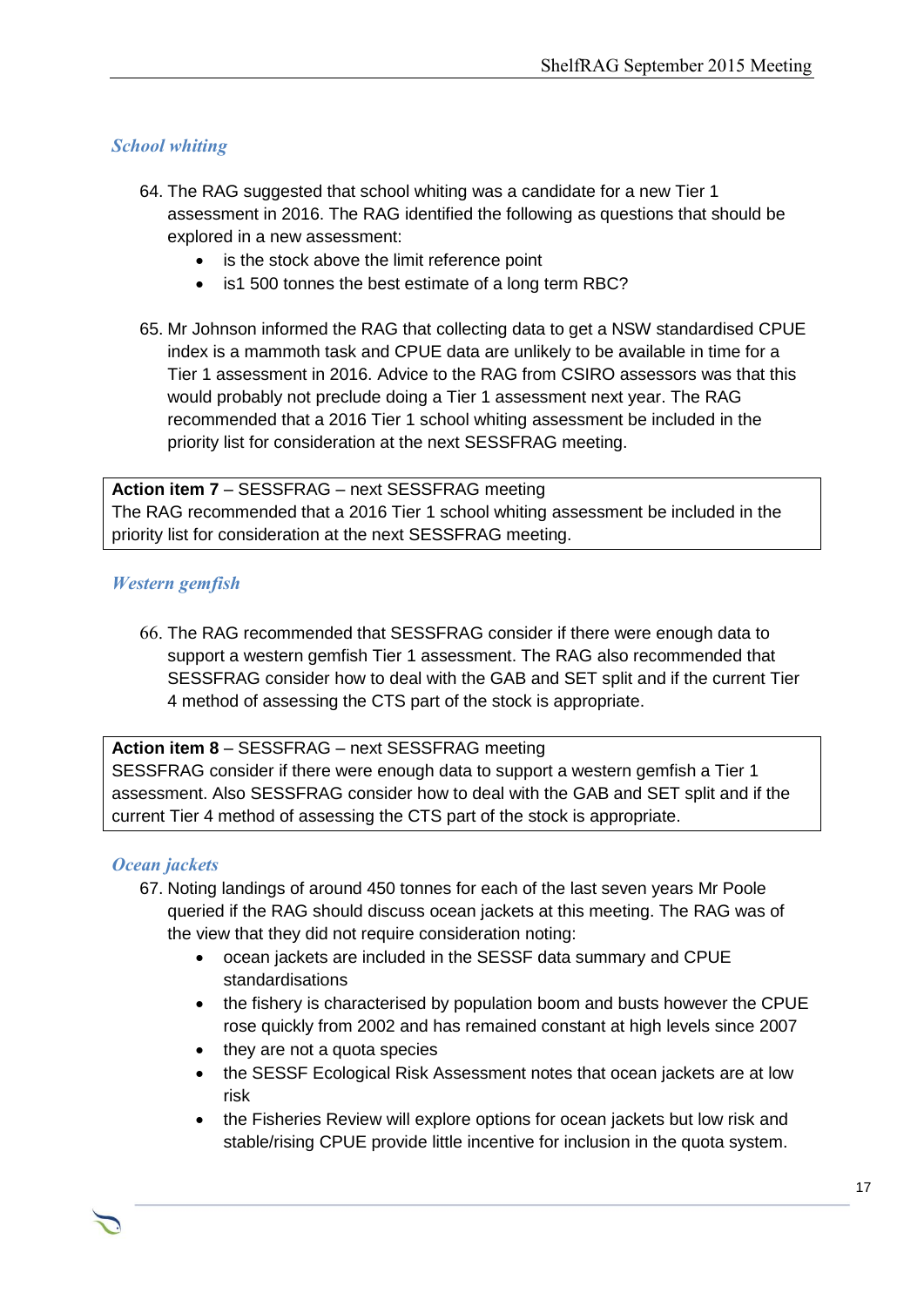# **10. Roland Pitcher – Report on FRDC project: Implications of current spatial management measures on AFMA ERAs for habitats**

- 68. Dr Pitcher gave a report on his work with the National Environmental Research Program – Marine Biodiversity Hub:
	- The project mapped species assemblages in waters less than 2000 metres deep based on 40 environmental variables and found:.
		- fishing effort post 2007 was assessed and it was found that 6 per cent of the study area was trawled
		- the most trawled areas are on the Slope and Shelf areas off south eastern Australia
		- most assemblages are only lightly trawled however there are some, depending on location, that are more heavily trawled
		- gravel habitats are the most sensitive areas to trawl impacts
		- impact from long line fishing and scallop dredging was low
		- the footprint of the oil and gas industry was small
		- areas other than seamounts contain cold water coral assemblages.
- 69. The project established that the footprint of fishing is smaller than expected and that negative trends have been halted and are probably improving. The project identified the assemblages most exposed to impacts from fishing and identified those that need future work.

The Chair closed the meeting at 14:00

**Signed (Chairperson):**

**Date:**

#### **List of Attachments**

- 1) Shelf RAG October 2015 Agenda
- 2) Shelf RAG September 2015 Declared conflicts of Interest

- 3) Action items from September Shelf RAG 2015
- 4) Data needs identified at this meeting
- 5) Action items from this meeting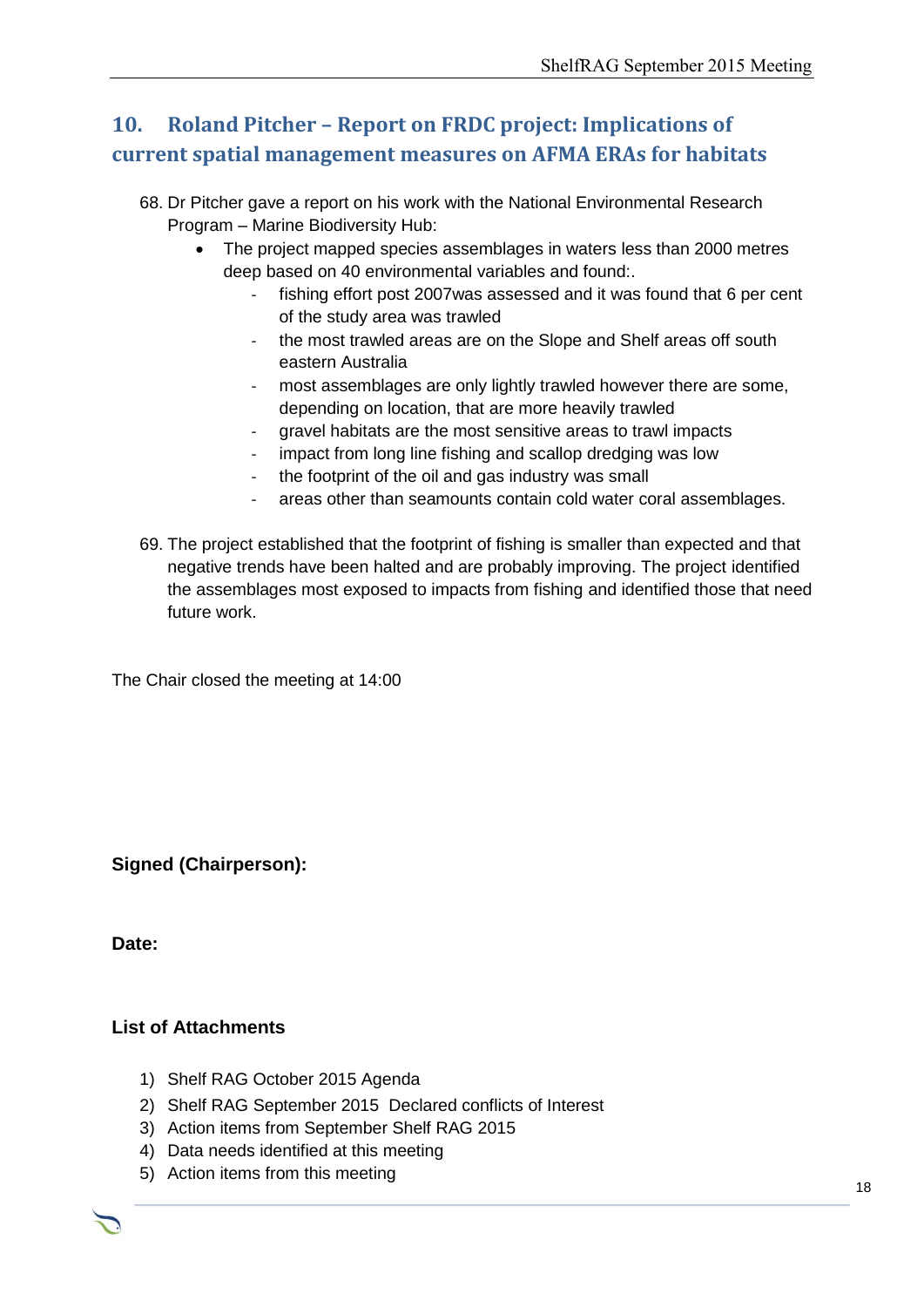### **Attachment 1. ShelfRAG agenda**

# **Southern and Eastern Scalefish and Shark Fishery Slope Resource Assessment Group (Shelf RAG) Agenda**

**Venue: Freycinet Room, CSIRO, Castray Esplanade, Hobart**

**Day 1: Tuesday 27 October**

#### **Time: 9:00**

| <b>Time</b> | Item                                                           | <b>Presenter</b>         |
|-------------|----------------------------------------------------------------|--------------------------|
| 9:00        | 1. Preliminaries                                               | Sandy Morison            |
|             | 1.1 Welcome and introductions/apologies                        |                          |
|             | 1.2 Declarations of interest                                   |                          |
|             | 1.3 Confirmation of minutes from<br>September ShelfRAG meeting |                          |
|             | 1.4 Adoption of agenda                                         |                          |
|             | 1.5 Action items from September 2015<br>meeting                |                          |
| 10:00       | 2. Eastern gemfish - RAG advice required                       | <b>Rich Little/Geoff</b> |
|             | on data needs for a Tier 1 assessment,                         | Tuck                     |
|             | specifically the need for a spawning                           |                          |
|             | survey.                                                        |                          |
| 10:30       | Morning tea                                                    |                          |
| 10:50       | 3. Tier 1 assessment - Jackass morwong                         | Robin Thomson            |
|             | 3.1 Discussion                                                 |                          |
|             | 3.2 Finalisation of base case                                  |                          |
|             | 3.3 East and west RBC advice                                   |                          |
|             | 3.4 Unders and overs                                           |                          |
| 12:30       | Lunch                                                          |                          |
| 13:15       | 4. Report on western gemfish stock                             | Andy Moore               |
|             | structure project                                              |                          |
| 14:30       | Afternoon tea                                                  |                          |
| 14:50       | 5. Tier 4 assessment - Mirror Dory                             |                          |
|             | 5.1 Industry update                                            | Simon Boag/Tom           |

Chair Rob Lewis c/- Executive Officer Tony Kingston, 155 Faulkland Rd, Gloucester NSW 2422

#### **Chair: Mr Sandy Morison**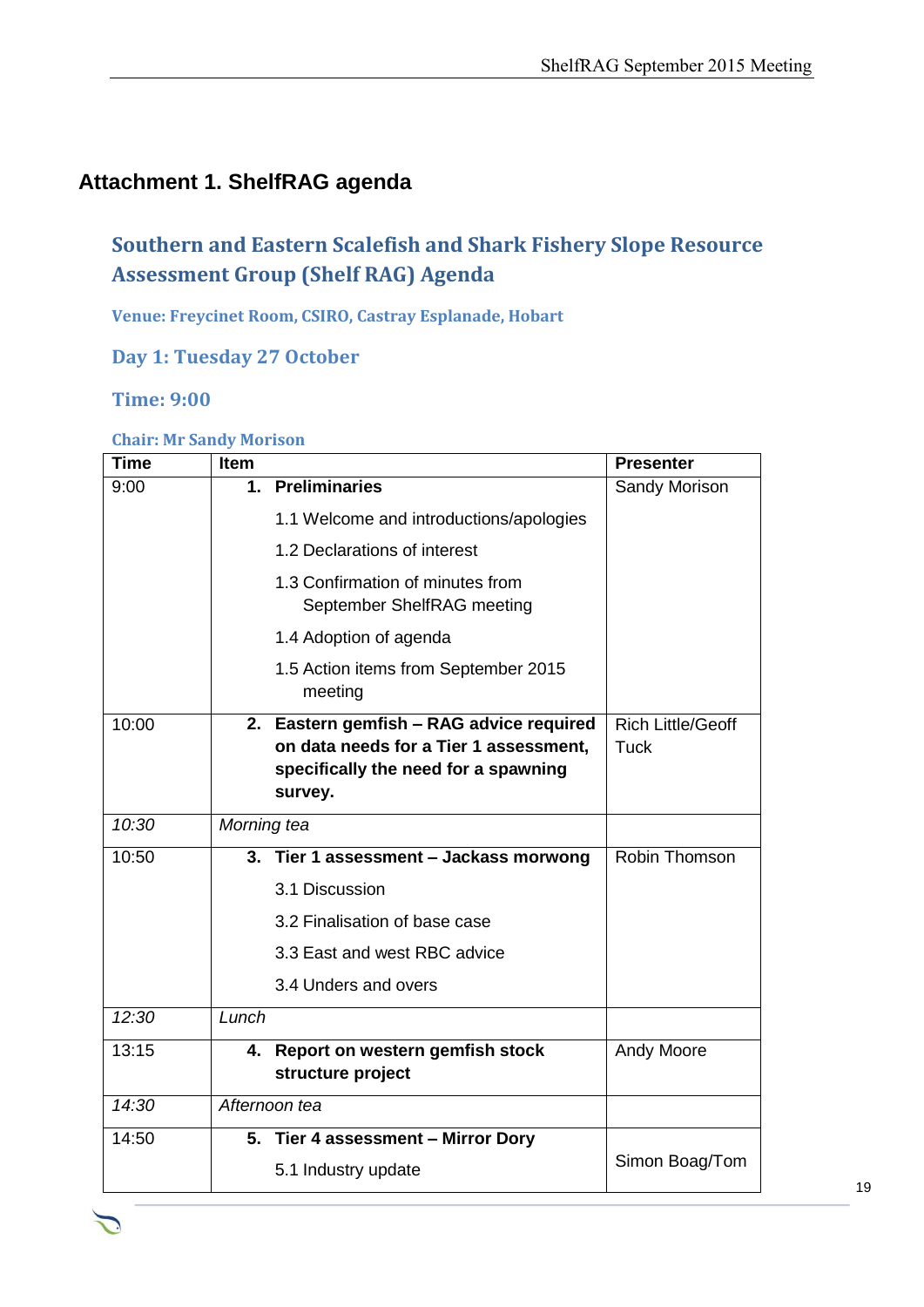|       | 5.2 Overview of recent data          | <b>Bibby</b>       |
|-------|--------------------------------------|--------------------|
|       | 5.3 Tier 4 assessment and discussion | Malcolm Haddon     |
|       | 5.4 RBC advice                       | <b>CSIRO</b>       |
|       | 5.5 Unders and overs                 |                    |
| 15:50 | 6. Review of MYTACs                  | <b>Marcus Finn</b> |
|       | 6.1 Flathead                         |                    |
|       | 6.2 Western gemfish                  |                    |
|       | 6.3 John dory                        |                    |
|       | 6.4 Ocean perch                      |                    |
|       | 6.5 Royal red prawn                  |                    |
|       | 6.6 School whiting                   |                    |
|       | 6.7 Silver trevally                  |                    |
| 17:00 | <b>Meeting adjourned</b>             |                    |

### **Day 2: Wednesday 28 October**

### **Time: 9:00**

つ

| Time  | <b>Item</b>                              | <b>Presenter</b>      |
|-------|------------------------------------------|-----------------------|
| 9:00  | 7. Report on SESSF research projects     | <b>Marcus Finn</b>    |
| 9:30  | 8. Review of research priorities         | <b>Marcus Finn</b>    |
| 10:30 | 9. Meeting overview and wrap up,         | Sandy Morison         |
|       | including review of meeting action       |                       |
|       | items                                    |                       |
| 10:55 | Morning tea                              |                       |
| 11:15 | 10. Roland Pitcher - Report on FRDC      | <b>Roland Pitcher</b> |
|       | project: Implications of current spatial |                       |
|       | management measures on AFMA ERAs         |                       |
|       | for habitats                             |                       |
| 12:00 | <b>Meeting close</b>                     |                       |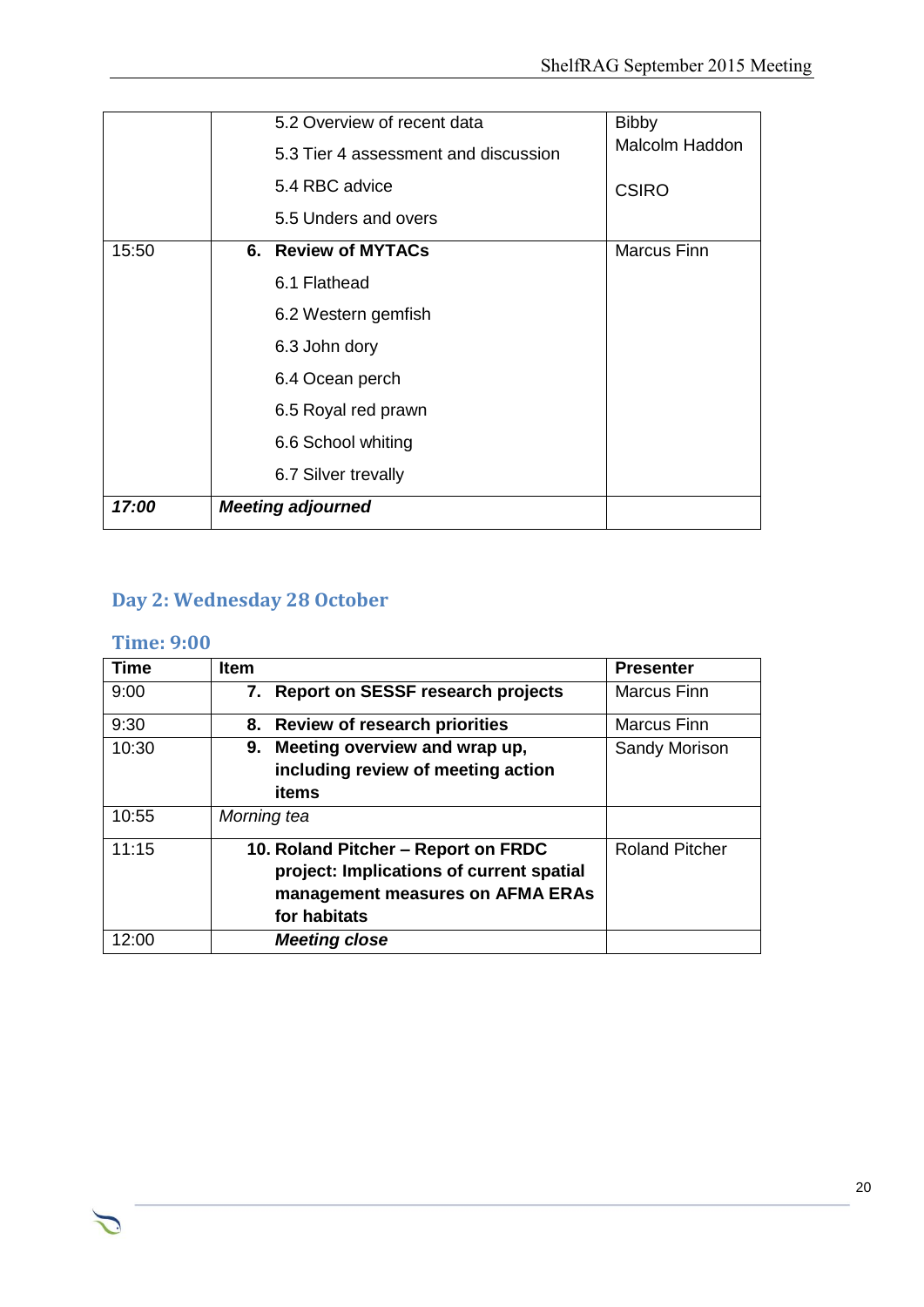# **Attachment 2**; **ShelfRAG Declared Conflicts of Interest**

| <b>Members</b>           | <b>Position</b> | <b>Declaration of interest</b>                                |  |  |
|--------------------------|-----------------|---------------------------------------------------------------|--|--|
| Mr Sandy                 | Chair           | SlopeRAG and ShelfRAG Chair, member of SEMAC and              |  |  |
| Morison                  |                 | SESSFRAG. Consultant with an interest in funding for          |  |  |
|                          |                 | research purposes. Conducts fisheries related work            |  |  |
|                          |                 | consultancies for industry, companies and other               |  |  |
|                          |                 | Government departments.                                       |  |  |
| Dr Marcus                | AFMA member     | AFMA. Manager of Commonwealth and GAB Trawl                   |  |  |
| Finn                     |                 | Fisheries section. No pecuniary interest.                     |  |  |
| Mr Ross                  | RAG, EO         | Executive Officer AFMA. Demersal and Midwater Trawl           |  |  |
| <b>Bromley</b>           |                 | Fisheries section. No pecuniary interest.                     |  |  |
| Dr Geoff                 | Scientific      | CSIRO. Involved in Stock Assessments. Interest in             |  |  |
| <b>Tuck</b>              | member          | obtaining funding for future research. Principle investigator |  |  |
|                          |                 | on the SESSF stock assessment project and marine              |  |  |
|                          |                 | closures project.                                             |  |  |
| Mr Robert                | Economic        | ABARES. Interest in obtaining funding for future research.    |  |  |
| Curtotti                 | member          | Also member of SquidRAG. No pecuniary interest.               |  |  |
| Mr Tom                   | Industry        | Commonwealth Trawl Sector boat and quota SFR holder.          |  |  |
| <b>Bibby</b>             | member          | Chairman of SETFIA.                                           |  |  |
| Mr Malcolm               | Recreational    | Recreational Fishing Alliance of NSW - Committee              |  |  |
| Poole                    | fishing member  | member                                                        |  |  |
|                          |                 | <b>RECFISH Australia - Treasurer and Board member</b>         |  |  |
|                          |                 | <b>RFANSW - NSW Recreational Fishing Safety Officer</b>       |  |  |
|                          |                 | Member of Australian Recreational Fishing Foundation          |  |  |
|                          |                 | (ARFF)                                                        |  |  |
|                          |                 | Member NSW DPI Baitfish Working Group.                        |  |  |
|                          |                 | Recreational member on SEMAC                                  |  |  |
|                          |                 | <b>NSW Fish Habitat Partnership Treasurer</b>                 |  |  |
|                          |                 | No pecuniary interest or otherwise.                           |  |  |
| Dr Simon                 | Invited         | ABARES. No pecuniary interest.                                |  |  |
| <b>Nicol</b>             | participant     |                                                               |  |  |
| Mr Lee                   | Invited         | ABARES. No pecuniary interest.                                |  |  |
| Georgeson                | participant     |                                                               |  |  |
| Mr David                 | A/g Senior      | No pecuniary interest.                                        |  |  |
| Power                    | Manager,        |                                                               |  |  |
|                          | <b>AFMA</b>     |                                                               |  |  |
| Dr Malcolm               | Assessment      | CSIRO, assessment scientist. No pecuniary interest.           |  |  |
| Haddon                   | scientist,      |                                                               |  |  |
|                          | <b>CSIRO</b>    |                                                               |  |  |
| Dr Jemery                | Assessment      | CSIRO, assessment scientist. No pecuniary interest.           |  |  |
| Day                      | scientist,      |                                                               |  |  |
|                          | <b>CSIRO</b>    |                                                               |  |  |
| Assessment<br>Dr Richard |                 | CSIRO, assessment scientist. No pecuniary interest.           |  |  |
| Little                   | scientist,      |                                                               |  |  |
|                          | <b>CSIRO</b>    |                                                               |  |  |
| Dr Judy                  | Assessment      | CSIRO, assessment scientist. No pecuniary interest.           |  |  |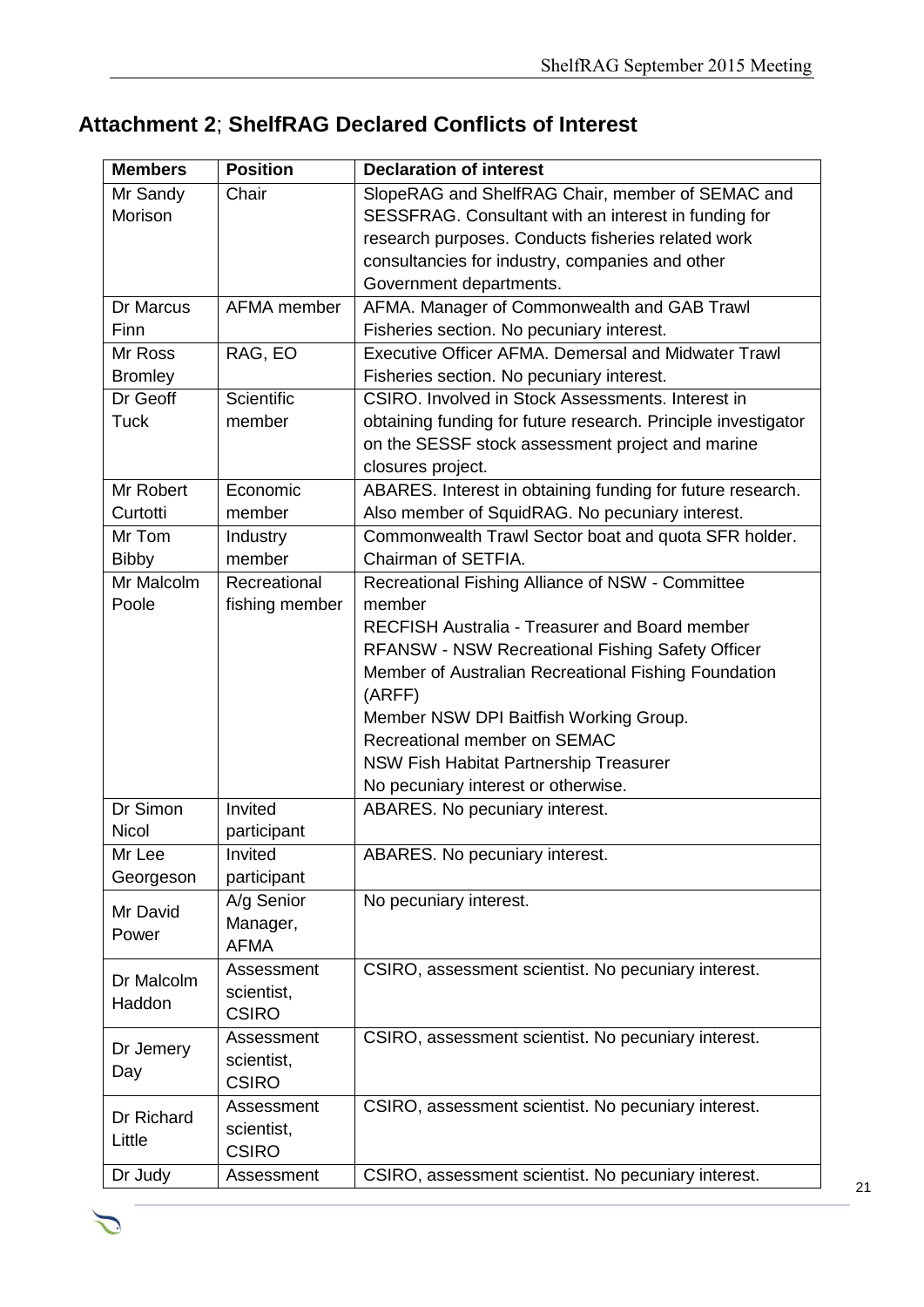| Upston    | scientist,<br><b>CSIRO</b> |                                                     |
|-----------|----------------------------|-----------------------------------------------------|
| Dr Kevin  | Observer                   | CSIRO, assessment scientist. No pecuniary interest. |
| Rowling   |                            |                                                     |
| Mr Daniel | <b>NSW DPI</b>             | No pecuniary interest.                              |
| Johnson   |                            |                                                     |

# **Attachment 3. Action items arising from the ShelfRAG September 2015 meeting**

| No.            | <b>Action item</b>                                                                          | <b>Person</b>     | <b>Timeframe</b>                                   | <b>Outcome</b>                                                                                                                                                                                         |
|----------------|---------------------------------------------------------------------------------------------|-------------------|----------------------------------------------------|--------------------------------------------------------------------------------------------------------------------------------------------------------------------------------------------------------|
|                |                                                                                             | responsible       |                                                    |                                                                                                                                                                                                        |
| $\mathbf{1}$   | Circulate the revised<br>ISMP program to<br>ShelfRAG for comment.                           | <b>AFMA</b>       | As soon as<br>possible                             | Will be done at<br>budget time and<br>sent to SESSFRAG                                                                                                                                                 |
| $\overline{2}$ | Explore the effect of<br>different recruitment<br>scenarios on redfish<br>rebuilding times. | <b>AFMA/CSIRO</b> | Subject to<br>agreement<br>with AFMA<br>re funding | Ongoing discussions<br>between ASFMA<br>and CSIRO                                                                                                                                                      |
| 3              | Monitor size the LF<br>sampling and size<br>composition of redfish.                         | <b>AFMA/CSIRO</b> | Ongoing                                            | In ISMP targets                                                                                                                                                                                        |
| $\overline{4}$ | Undertake an analysis of<br>redfish targeting and<br>trends.                                | <b>CSIRO</b>      | As soon as<br>possible                             | Dr Haddon has<br>some funding from<br>FRDC that may<br>allow some analysis<br>of redfish data to<br>look at targeting.<br>Hopefully this will be<br>done in time for the<br>2016 ShelfRAG<br>meetings. |
| 5              | Explore the effect of<br>different recruitment<br>scenarios on redfish<br>rebuilding times. | <b>AFMA/CSIRO</b> | Subject to<br>funding<br>and time<br>constraints   | See item 2                                                                                                                                                                                             |
| 6              | Circulate Dr Knuckey's                                                                      | Ross Bromley      | As soon as                                         | Done                                                                                                                                                                                                   |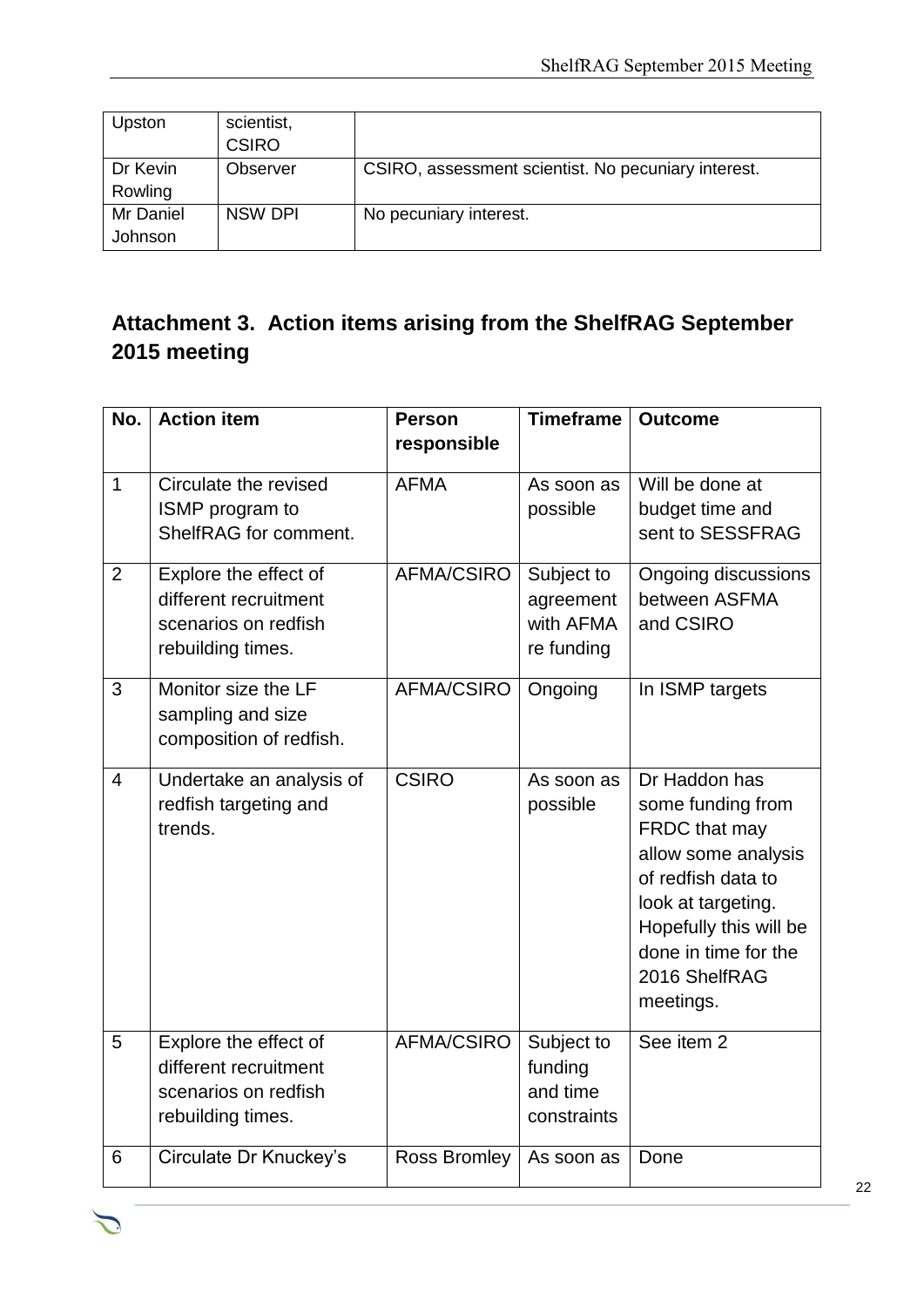|                | paper "Maximizing yields<br>and reducing discards in<br>the South East Trawl<br>Fishery through gear<br>development and<br>evaluation. Knuckey, I.A.<br>and C.J.T. Ashby. 2009).      |                                 | possible                              |                                                                                                            |
|----------------|---------------------------------------------------------------------------------------------------------------------------------------------------------------------------------------|---------------------------------|---------------------------------------|------------------------------------------------------------------------------------------------------------|
| $\overline{7}$ | Dr Knuckey to liaise with<br>Dr Thomson to obtain<br>then include state blue<br>warehou catches in the<br>data set.                                                                   | Dr Knuckey<br>and Dr<br>Thomson | As soon as<br>practicable             | Mr Morison sent<br>some data to Dr<br>Thomson. State<br>commercial catches<br>are included in the<br>data. |
| 8              | Dr Little to write a paper<br>for the next RAG meeting<br>exploring pre assessment<br>requirements of a new<br>updated eastern gemfish<br>assessment, including a<br>spawning survey. | Dr Little                       | October<br><b>ShelfRAG</b><br>meeting | Presented at this<br>meeting                                                                               |

# **Attachment 4. Data needs identified at the 2016 ShelfRAG meetings**

| <b>Species</b> | <b>Details</b>                                                               | Timeframe |
|----------------|------------------------------------------------------------------------------|-----------|
|                | All species   Increase sampling in western Bass Strait   As soon as possible |           |